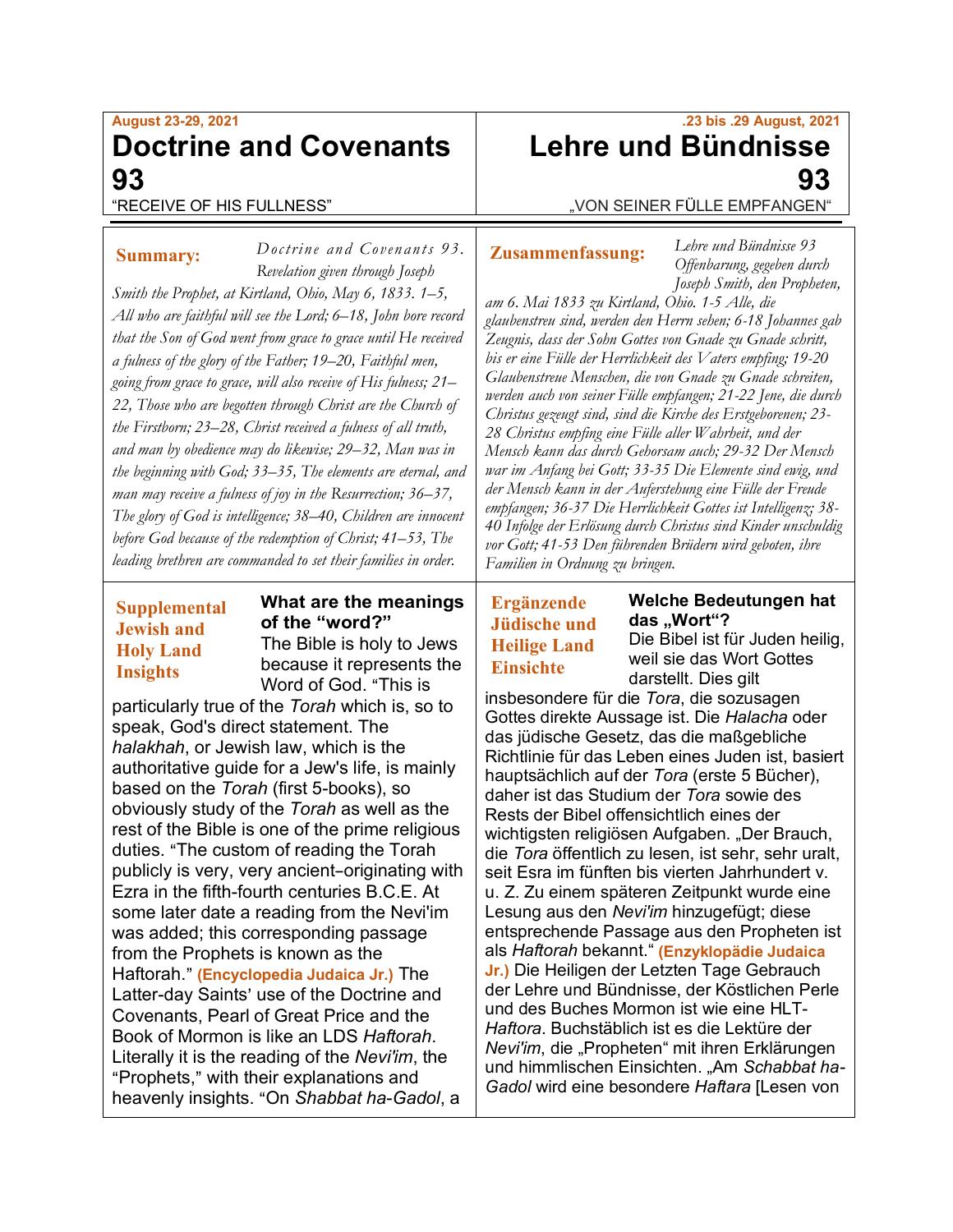| special <i>haftarah</i> , [reading from the Prophets]<br>taken from the Book of Malachi and referring<br>to the day on which Elijah the Prophet will<br>reappear as forerunner of the great day of<br>the Lord, is read." (Encyclopedia Judaica Jr.)                                                                                                                                                                                                                                                                                                                                                                                                                                                                                                                                                                                                                                                                                                                                                                                                                                               | den Propheten] aus dem Buch Maleachi<br>gelesen, die sich auf den Tag bezieht, an dem<br>Elia, der Prophet, als Vorläufer des großen<br>Tages des Herrn wieder erscheinen wird."<br>(Enzyklopädie Judaica jr.)                                                                                                                                                                                                                                                                                                                                                                                                                                                                                                                                                                                                                                                                                                                                                                                                                                                                                                                                                                                   |
|----------------------------------------------------------------------------------------------------------------------------------------------------------------------------------------------------------------------------------------------------------------------------------------------------------------------------------------------------------------------------------------------------------------------------------------------------------------------------------------------------------------------------------------------------------------------------------------------------------------------------------------------------------------------------------------------------------------------------------------------------------------------------------------------------------------------------------------------------------------------------------------------------------------------------------------------------------------------------------------------------------------------------------------------------------------------------------------------------|--------------------------------------------------------------------------------------------------------------------------------------------------------------------------------------------------------------------------------------------------------------------------------------------------------------------------------------------------------------------------------------------------------------------------------------------------------------------------------------------------------------------------------------------------------------------------------------------------------------------------------------------------------------------------------------------------------------------------------------------------------------------------------------------------------------------------------------------------------------------------------------------------------------------------------------------------------------------------------------------------------------------------------------------------------------------------------------------------------------------------------------------------------------------------------------------------|
| How did the forerunner, John, describe<br>and teach about the "Word?"<br>"In the beginning was the Word, and the<br>Word was with God, and the Word was God.<br>The same was in the beginning with God. All<br>things were made by him; and without him<br>was not any thing made that was made. In<br>him was life; and the life was the light of<br>men. And the light shineth in darkness; and<br>the darkness comprehended it not." (John<br>1:1-5) John knew very well who the creator,<br>the Son of the living God was, and his<br>mission was to testify of Him. "Why did John<br>send two of his disciples to Jesus to ask if<br>he were the promised Messiah? (Matt. 11:2-6;<br>Luke 7:19-23) Any inference that the Baptist<br>was uncertain or doubtful in his own mind,<br>as to the identity and mission of the Master,<br>is totally unwarranted. In reality, the<br>imprisoned Elias and forerunner of our Lord<br>was using this means to persuade his<br>disciples to forsake him and follow Jesus."<br>(Bruce R. McConkie, Doctrinal New Testament<br>Commentary, Vol.1, p.251) | Wie hat der Vorläufer, Johannes, das<br>"Wort" beschrieben und gelehrt?<br>"Im Anfang war das Wort, und das Wort war<br>bei Gott, und das Wort war Gott. Im Anfang<br>war es bei Gott. Alles ist durch das Wort<br>geworden und ohne das Wort wurde nichts,<br>was geworden ist. In ihm war das Leben und<br>das Leben war das Licht der Menschen. Und<br>das Licht leuchtet in der Finsternis und die<br>Finsternis hat es nicht erfasst." (Johannes 1:1-<br>5) Johannes wusste sehr gut, wer der<br>Schöpfer, der Sohn des lebendigen Gottes,<br>war, und seine Mission war es, von ihm<br>Zeugnis zu geben. "Warum sandte Johannes<br>zwei seiner Jünger zu Jesus, um zu fragen, ob<br>er der verheißene Messias sei? (Matth. 11:2-6;<br>Lukas 7:19-23). Jegliche Schlussfolgerung,<br>dass der Täufer in Bezug auf die Identität und<br>Mission des Meisters unsicher oder zweifelhaft<br>war, ist völlig unberechtigt. In Wirklichkeit<br>nutzte der inhaftierte Elias und Vorläufer<br>unseres Herrn dieses Mittel, um seine Jünger<br>davon zu überzeugen, ihn zu verlassen und<br>Jesus nachzufolgen." (Bruce R. McConkie,<br><b>Doktrinal Neue Testament Commentar, Bd.1,</b><br>S.251) |
| How did Jesus describe his cousin and<br>forerunner?<br>"But what went ye out for to see? A<br>prophet? yea, I say unto you, and more than<br>a prophet. For this is he, of whom it is<br>written, Behold, I send my messenger before<br>thy face, which shall prepare thy way before<br>thee. Verily I say unto you, Among them that<br>are born of women there hath not risen a<br>greater than John the Baptist:<br>notwithstanding he that is least in the<br>kingdom of heaven is greater than he."<br>(Matthew 11:9-11) "The phenomenon of<br>prophecy is founded on the basic belief that<br>God makes His Will known to chosen                                                                                                                                                                                                                                                                                                                                                                                                                                                             | Wie beschrieb Jesus seinen Cousin und<br>Vorläufer?<br>"Oder wozu seid ihr hinausgegangen? Um<br>einen Propheten zu sehen? Ja, ich sage euch:<br>Ihr habt sogar mehr gesehen als einen<br>Propheten. Er ist der, von dem es in der Schrift<br>heißt: Ich sende meinen Boten vor dir her; er<br>soll den Weg für dich bahnen. Amen, das sage<br>ich euch: Unter allen Menschen hat es keinen<br>größeren gegeben als Johannes den Täufer;<br>doch der Kleinste im Himmelreich ist größer als<br>er." (Matthäus 11:9-11) "Das Phänomen der<br>Prophezeiung basiert auf der grundlegenden<br>Überzeugung, dass Gott seinen Willen den<br>auserwählten Individuen in<br>aufeinanderfolgenden Generationen bekannt                                                                                                                                                                                                                                                                                                                                                                                                                                                                                    |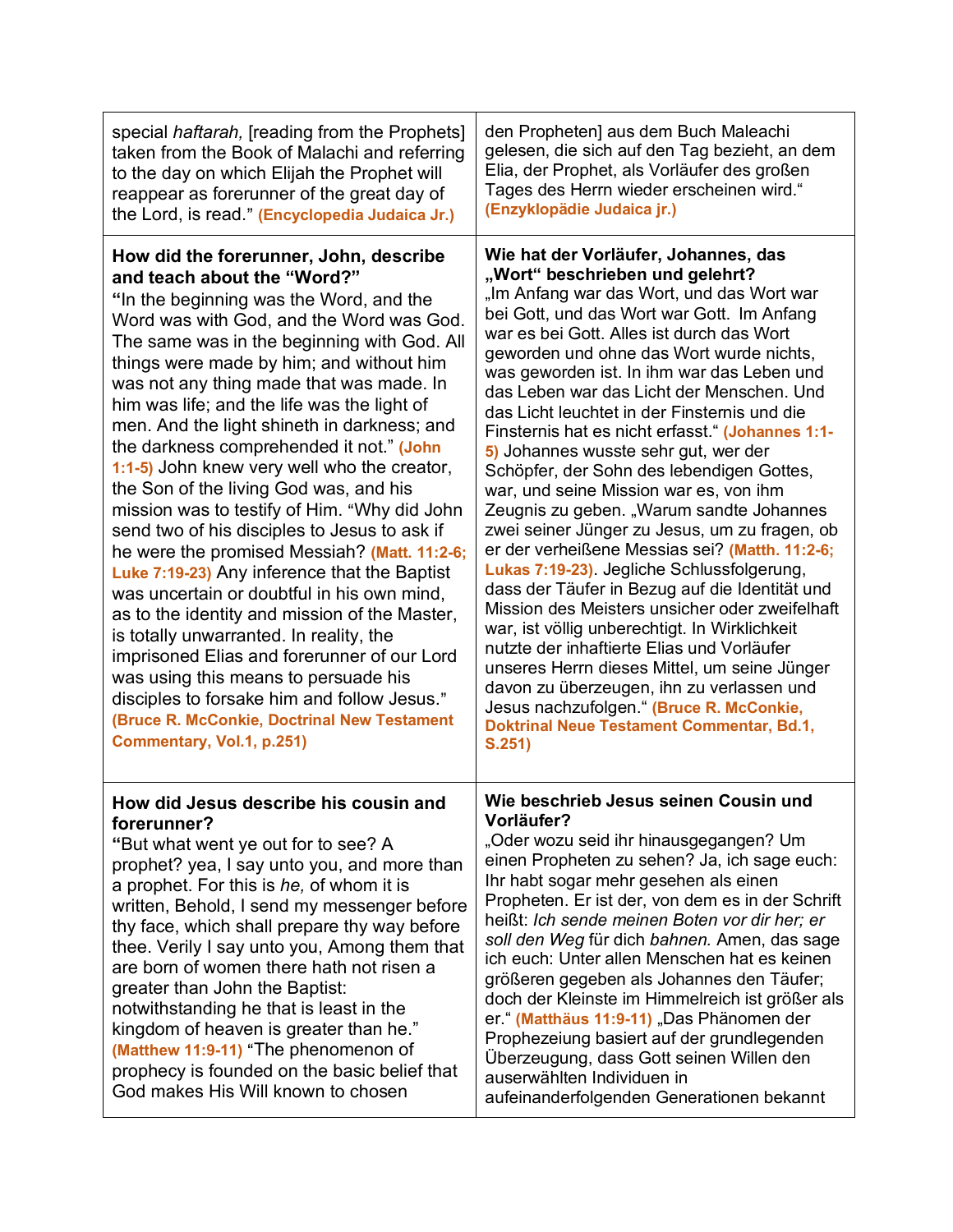| individuals in successive generations. A                                                                                                                                                                                                                                                                                                                                                                                                                                                                                                                                                                                                                                                                                                                                                                                                                                                                                                                                                                                                                                                                                                                                                                                                                                                                                                                                                                | gibt. Ein Prophet ist ein charismatischer                                                                                                                                                                                                                                                                                                                                                                                                                                                                                                                                                                                                                                                                                                                                                                                                                                                                                                                                                                                                                                                                                                                                                                                                                                                                                                                                                                                                                                                                                                                          |
|---------------------------------------------------------------------------------------------------------------------------------------------------------------------------------------------------------------------------------------------------------------------------------------------------------------------------------------------------------------------------------------------------------------------------------------------------------------------------------------------------------------------------------------------------------------------------------------------------------------------------------------------------------------------------------------------------------------------------------------------------------------------------------------------------------------------------------------------------------------------------------------------------------------------------------------------------------------------------------------------------------------------------------------------------------------------------------------------------------------------------------------------------------------------------------------------------------------------------------------------------------------------------------------------------------------------------------------------------------------------------------------------------------|--------------------------------------------------------------------------------------------------------------------------------------------------------------------------------------------------------------------------------------------------------------------------------------------------------------------------------------------------------------------------------------------------------------------------------------------------------------------------------------------------------------------------------------------------------------------------------------------------------------------------------------------------------------------------------------------------------------------------------------------------------------------------------------------------------------------------------------------------------------------------------------------------------------------------------------------------------------------------------------------------------------------------------------------------------------------------------------------------------------------------------------------------------------------------------------------------------------------------------------------------------------------------------------------------------------------------------------------------------------------------------------------------------------------------------------------------------------------------------------------------------------------------------------------------------------------|
| prophet is a charismatic individual endowed                                                                                                                                                                                                                                                                                                                                                                                                                                                                                                                                                                                                                                                                                                                                                                                                                                                                                                                                                                                                                                                                                                                                                                                                                                                                                                                                                             | Mensch, der mit der göttlichen Gabe                                                                                                                                                                                                                                                                                                                                                                                                                                                                                                                                                                                                                                                                                                                                                                                                                                                                                                                                                                                                                                                                                                                                                                                                                                                                                                                                                                                                                                                                                                                                |
| with the divine gift of both receiving and                                                                                                                                                                                                                                                                                                                                                                                                                                                                                                                                                                                                                                                                                                                                                                                                                                                                                                                                                                                                                                                                                                                                                                                                                                                                                                                                                              | ausgestattet ist, die Botschaft der Offenbarung                                                                                                                                                                                                                                                                                                                                                                                                                                                                                                                                                                                                                                                                                                                                                                                                                                                                                                                                                                                                                                                                                                                                                                                                                                                                                                                                                                                                                                                                                                                    |
| imparting the message of revelation. A                                                                                                                                                                                                                                                                                                                                                                                                                                                                                                                                                                                                                                                                                                                                                                                                                                                                                                                                                                                                                                                                                                                                                                                                                                                                                                                                                                  | sowohl zu empfangen als auch weiterzugeben.                                                                                                                                                                                                                                                                                                                                                                                                                                                                                                                                                                                                                                                                                                                                                                                                                                                                                                                                                                                                                                                                                                                                                                                                                                                                                                                                                                                                                                                                                                                        |
| prophet does not choose his profession but                                                                                                                                                                                                                                                                                                                                                                                                                                                                                                                                                                                                                                                                                                                                                                                                                                                                                                                                                                                                                                                                                                                                                                                                                                                                                                                                                              | Ein Prophet wählt nicht seinen Beruf, sondern                                                                                                                                                                                                                                                                                                                                                                                                                                                                                                                                                                                                                                                                                                                                                                                                                                                                                                                                                                                                                                                                                                                                                                                                                                                                                                                                                                                                                                                                                                                      |
| is chosen, often against his own will, as in                                                                                                                                                                                                                                                                                                                                                                                                                                                                                                                                                                                                                                                                                                                                                                                                                                                                                                                                                                                                                                                                                                                                                                                                                                                                                                                                                            | er wird oft gegen seinen eigenen Willen, wie im                                                                                                                                                                                                                                                                                                                                                                                                                                                                                                                                                                                                                                                                                                                                                                                                                                                                                                                                                                                                                                                                                                                                                                                                                                                                                                                                                                                                                                                                                                                    |
| the case of Jonah, to convey the word of                                                                                                                                                                                                                                                                                                                                                                                                                                                                                                                                                                                                                                                                                                                                                                                                                                                                                                                                                                                                                                                                                                                                                                                                                                                                                                                                                                | Fall von Jona, gewählt, dem Volk das Wort                                                                                                                                                                                                                                                                                                                                                                                                                                                                                                                                                                                                                                                                                                                                                                                                                                                                                                                                                                                                                                                                                                                                                                                                                                                                                                                                                                                                                                                                                                                          |
| God to the people regardless of whether                                                                                                                                                                                                                                                                                                                                                                                                                                                                                                                                                                                                                                                                                                                                                                                                                                                                                                                                                                                                                                                                                                                                                                                                                                                                                                                                                                 | Gottes zu übermitteln, unabhängig davon, ob                                                                                                                                                                                                                                                                                                                                                                                                                                                                                                                                                                                                                                                                                                                                                                                                                                                                                                                                                                                                                                                                                                                                                                                                                                                                                                                                                                                                                                                                                                                        |
| they wish to hear it. The prophet, although                                                                                                                                                                                                                                                                                                                                                                                                                                                                                                                                                                                                                                                                                                                                                                                                                                                                                                                                                                                                                                                                                                                                                                                                                                                                                                                                                             | es es hören möchte. Der Prophet ist sich zwar                                                                                                                                                                                                                                                                                                                                                                                                                                                                                                                                                                                                                                                                                                                                                                                                                                                                                                                                                                                                                                                                                                                                                                                                                                                                                                                                                                                                                                                                                                                      |
| conscious of being overwhelmed by the                                                                                                                                                                                                                                                                                                                                                                                                                                                                                                                                                                                                                                                                                                                                                                                                                                                                                                                                                                                                                                                                                                                                                                                                                                                                                                                                                                   | bewusst, vom göttlichen Wort überwältigt und                                                                                                                                                                                                                                                                                                                                                                                                                                                                                                                                                                                                                                                                                                                                                                                                                                                                                                                                                                                                                                                                                                                                                                                                                                                                                                                                                                                                                                                                                                                       |
| divine word and of being involved in an                                                                                                                                                                                                                                                                                                                                                                                                                                                                                                                                                                                                                                                                                                                                                                                                                                                                                                                                                                                                                                                                                                                                                                                                                                                                                                                                                                 | in eine Begegnung mit Gott eingebunden zu                                                                                                                                                                                                                                                                                                                                                                                                                                                                                                                                                                                                                                                                                                                                                                                                                                                                                                                                                                                                                                                                                                                                                                                                                                                                                                                                                                                                                                                                                                                          |
| encounter with God, is still capable of                                                                                                                                                                                                                                                                                                                                                                                                                                                                                                                                                                                                                                                                                                                                                                                                                                                                                                                                                                                                                                                                                                                                                                                                                                                                                                                                                                 | sein, ist aber dennoch in der Lage, zu                                                                                                                                                                                                                                                                                                                                                                                                                                                                                                                                                                                                                                                                                                                                                                                                                                                                                                                                                                                                                                                                                                                                                                                                                                                                                                                                                                                                                                                                                                                             |
| reacting and responding, and may even                                                                                                                                                                                                                                                                                                                                                                                                                                                                                                                                                                                                                                                                                                                                                                                                                                                                                                                                                                                                                                                                                                                                                                                                                                                                                                                                                                   | reagieren und zu antworten und kann sogar mit                                                                                                                                                                                                                                                                                                                                                                                                                                                                                                                                                                                                                                                                                                                                                                                                                                                                                                                                                                                                                                                                                                                                                                                                                                                                                                                                                                                                                                                                                                                      |
| engage God in dialogue." (Encyclopedia                                                                                                                                                                                                                                                                                                                                                                                                                                                                                                                                                                                                                                                                                                                                                                                                                                                                                                                                                                                                                                                                                                                                                                                                                                                                                                                                                                  | Gott in einen Dialog treten." (Enzyklopädie                                                                                                                                                                                                                                                                                                                                                                                                                                                                                                                                                                                                                                                                                                                                                                                                                                                                                                                                                                                                                                                                                                                                                                                                                                                                                                                                                                                                                                                                                                                        |
| Judaica Jr.)                                                                                                                                                                                                                                                                                                                                                                                                                                                                                                                                                                                                                                                                                                                                                                                                                                                                                                                                                                                                                                                                                                                                                                                                                                                                                                                                                                                            | Judaica Jr.)                                                                                                                                                                                                                                                                                                                                                                                                                                                                                                                                                                                                                                                                                                                                                                                                                                                                                                                                                                                                                                                                                                                                                                                                                                                                                                                                                                                                                                                                                                                                                       |
| What has happened to the Jews'<br>perception of "revelation?"<br>"A prime function of the prophet was to<br>defend his people and to act as a mediator<br>on their behalf. He constantly pleaded with<br>Israel to seek God that they might live. He<br>prayed that repentance might have the<br>desired effect of invoking mercy. A prophet<br>was not charged with religious innovation:<br>his function was to clarify the teachings of<br>the Bible. Moses was the 'master of the<br>prophets.' No prophet after him succeeded<br>as he did in penetrating the nature of the<br>Divine." (Encyclopedia Judaica Jr.) In the New<br>Testament, John knew who the Savior was.<br>Like all prophets, he bore witness of the<br>Lord and desired to bring people to Him. For<br>Judaism, "looking to God" and "revelation"<br>are almost figurative and in modern times<br>have become unexplainable. For this lesson,<br>let's review some previous quotes.<br>"Revelation, the act by which the hidden,<br>unknown God shows himself to man. There<br>is no specific term corresponding to<br>'revelation' in the Bible or in rabbinic<br>Hebrew. God is said to 'appear' to the<br>patriarchs and prophets, and the<br>appearances are described by a series of<br>anthropomorphic (i.e., human) expressions<br>and concrete images. Sometimes God<br>manifests Himself 'in a vision' or 'in a dream' | Was ist mit der Wahrnehmung der<br>"Offenbarung" durch die Juden passiert?<br>"Eine Hauptfunktion des Propheten bestand<br>darin, sein Volk zu verteidigen und in seinem<br>Namen als Vermittler zu agieren. Er flehte<br>Israel ständig an, Gott zu suchen, damit es<br>leben könne. Er betete, dass Reue den<br>gewünschten Effekt haben könnte,<br>Barmherzigkeit zu erflehen. Ein Prophet war<br>nicht mit religiösen Neuerungen beauftragt:<br>Seine Funktion bestand darin, die Lehren der<br>Bibel zu verdeutlichen. Moses war der 'Meister<br>der Propheten. Kein Prophet nach ihm gelang<br>es, die Natur des Göttlichen so zu<br>durchdringen." (Enzyklopädie Judaica Jr.) Im<br>Neuen Testament wusste Johannes, wer der<br>Erretter war. Wie alle Propheten gab er<br>Zeugnis vom Herrn und wollte Menschen zu<br>ihm bringen. Für das Judentum sind "Blick auf<br>Gott" und "Offenbahrung" fast bildlich und in<br>der Neuzeit unerklärlich geworden. Sehen wir<br>uns für diese Lektion einige frühere Zitate an.<br>"Eine Offenbarung, die Handlung, durch die<br>sich der verborgene, unbekannte Gott dem<br>Menschen zeigt. Es gibt keinen spezifischen<br>Begriff, der , Offenbarung' in der Bibel oder im<br>rabbinischen Hebräisch entspricht. Gott soll<br>den Patriarchen und Propheten ,erscheinen,<br>und die Erscheinungen werden durch eine<br>Reihe anthropomorpher (d. h. menschlicher)<br>Ausdrücke und konkreter Bilder beschrieben.<br>Manchmal manifestiert sich Gott, in einer<br>Vision' oder ,in einem Traum' oder er erscheint |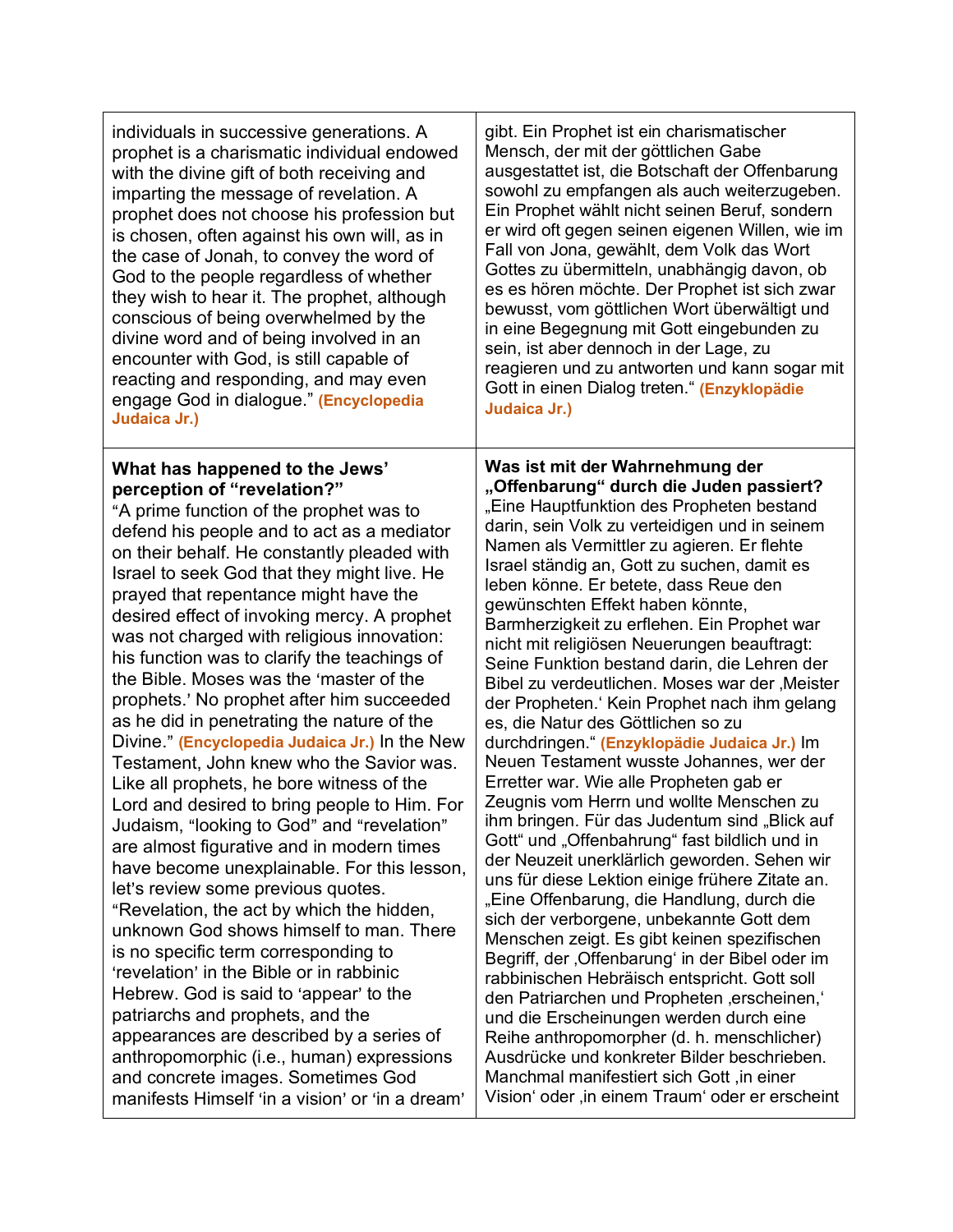#### **How do Jews treat the scroll or books of the Bible?**

With a lack of present-day revelation, the Jews have turned to revere the scripture scrolls in a more fastidious manner. To the Jews, the scriptures, the words of God, are so special they must never touch the ground. Many use a pointer to read the words rather than touch the scrolls with their fingers. The scroll cabinet, the "Ark," is said to contain the "presence of God," meaning the word of God. It is often that I have noticed the reverence in knocking, then parting the curtain in order to open the "ark" containing the scriptures, the "word" of God, even the "Divine Presence" as they call it. In reviewing history, one of the oldest technologies for recording texts that become a library was writing on leather. As more space was needed for added texts, additional leather was sewn on to the existing scroll. One of the Dead Sea Scrolls, Isaiah, is about twenty-seven feet long. These scrolls are usually fastened to a stick at each end for better handling, rolling open and shut and for stability in storage. Since the Dead Sea Scrolls, a particular manner of copying scripture scrolls came into use. Each scroll has the same positioning of every page, line and letter. A scribe, called *sofer*, (*soferim*, plural) even preserved oddities because they might mean

#### **Wie handeln Juden mit der Schriftrolle oder den Büchern der Bibel um?**

Da es an heutigen Offenbarungen mangelt, haben die Juden die Schriftrollen anspruchsvoller verehrt. Für die Juden sind die heiligen Schriften, die Worte Gottes, so besonders, dass sie niemals den Boden berühren dürfen. Viele verwenden einen Zeiger, um die Wörter zu lesen, anstatt die Schriftrollen mit den Fingern zu berühren. Der Schriftrollenschrank, der "Arche," soll die "Erscheinung Gottes" enthalten, was das Wort Gottes bedeutet. Ich habe oft die Ehrfurcht beim Anklopfen bemerkt und dann den Vorhang geöffnet, um die "Arche" zu öffnen, die die heiligen Schriften enthält, das "Wort" Gottes, sogar die "göttliche Gegenwart", wie sie es nennen. In der Geschichtsschreibung war das Schreiben auf Leder eine der ältesten Techniken zur Aufzeichnung von Texten, die zu einer Bibliothek werden. Da für zusätzliche Texte mehr Platz benötigt wurde, wurde zusätzliches Leder an die vorhandene Schriftrolle angenäht. Eine der Schriftrollen vom Toten Meer, Jesaja, ist mehr als acht Meter lang. Diese Rollen sind normalerweise an jedem Ende an einem Stock befestigt, um eine bessere Handhabung, ein Auf und Zurollen - und eine Stabilität bei der Lagerung zu gewährleisten. Seit den Schriftrollen vom Toten Meer wurde eine besondere Art des Kopierens von Schriftrollen verwendet. Jede Schriftrolle hat die gleiche Positionierung jeder Seite, Zeile und jedes Buchstabens. Ein Schreiber, genannt *sofer*, (*soferim*, Plural) bewahrte sogar Kurioses, weil sie etwas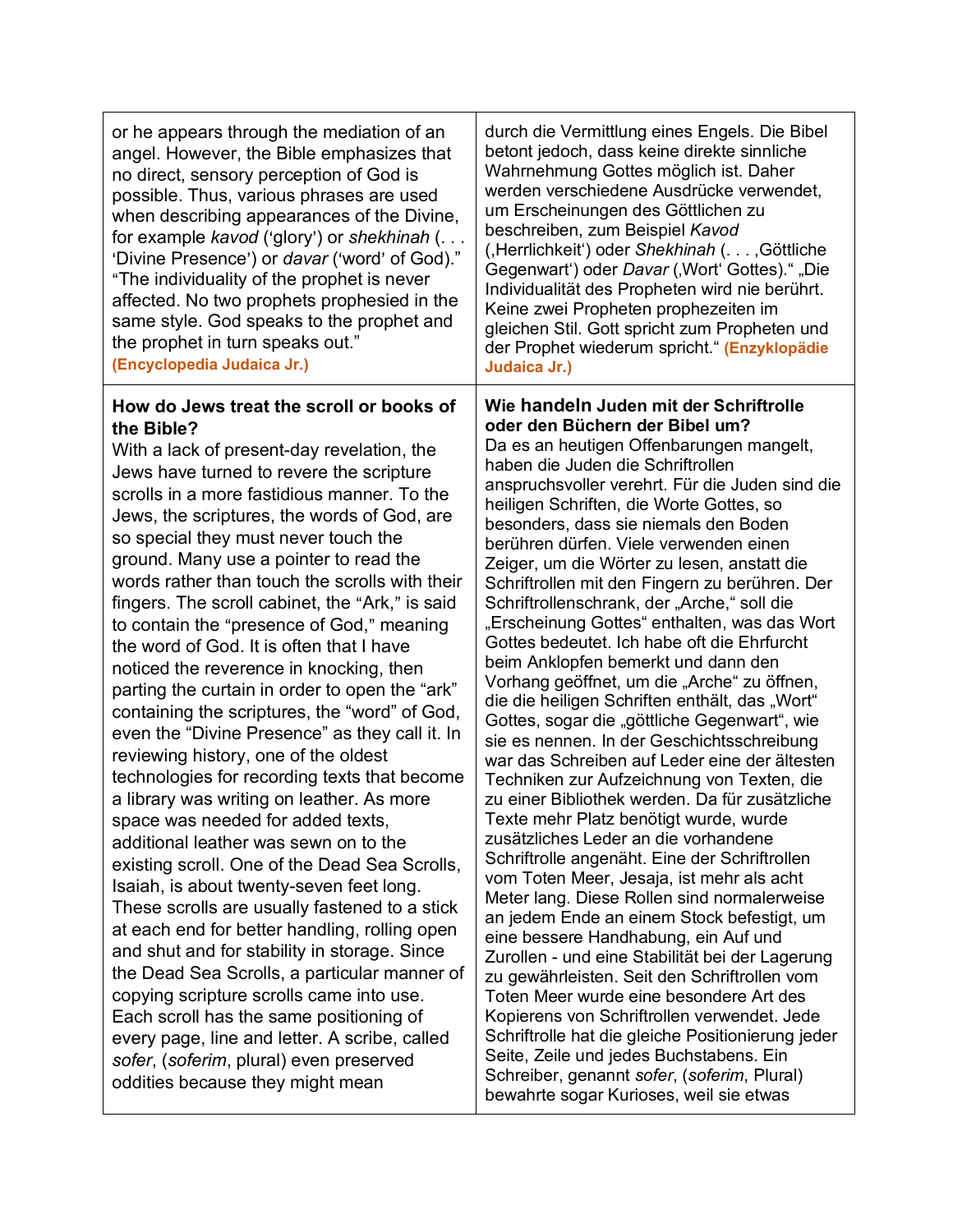| something that might be understood better                                                                                                                                                                                                                                                                                                                                                                                                                                                                                                                                                                                                                                                                                                                                                                                                                                                                                                                                                                                                                                                                                                                                                                                                                                                                                                                                                                                                                                                                                                                                                                                                                                                                                                                                                                                                                                                                                                                                                                                                                                                                               | bedeuten könnten, das später besser                                                                                                                                                                                                                                                                                                                                                                                                                                                                                                                                                                                                                                                                                                                                                                                                                                                                                                                                                                                                                                                                                                                                                                                                                                                                                                                                                                                                                                                                                                                                                                                                                                                                                                                                                                                                                                                                                                                                                                                                                                                                                             |
|-------------------------------------------------------------------------------------------------------------------------------------------------------------------------------------------------------------------------------------------------------------------------------------------------------------------------------------------------------------------------------------------------------------------------------------------------------------------------------------------------------------------------------------------------------------------------------------------------------------------------------------------------------------------------------------------------------------------------------------------------------------------------------------------------------------------------------------------------------------------------------------------------------------------------------------------------------------------------------------------------------------------------------------------------------------------------------------------------------------------------------------------------------------------------------------------------------------------------------------------------------------------------------------------------------------------------------------------------------------------------------------------------------------------------------------------------------------------------------------------------------------------------------------------------------------------------------------------------------------------------------------------------------------------------------------------------------------------------------------------------------------------------------------------------------------------------------------------------------------------------------------------------------------------------------------------------------------------------------------------------------------------------------------------------------------------------------------------------------------------------|---------------------------------------------------------------------------------------------------------------------------------------------------------------------------------------------------------------------------------------------------------------------------------------------------------------------------------------------------------------------------------------------------------------------------------------------------------------------------------------------------------------------------------------------------------------------------------------------------------------------------------------------------------------------------------------------------------------------------------------------------------------------------------------------------------------------------------------------------------------------------------------------------------------------------------------------------------------------------------------------------------------------------------------------------------------------------------------------------------------------------------------------------------------------------------------------------------------------------------------------------------------------------------------------------------------------------------------------------------------------------------------------------------------------------------------------------------------------------------------------------------------------------------------------------------------------------------------------------------------------------------------------------------------------------------------------------------------------------------------------------------------------------------------------------------------------------------------------------------------------------------------------------------------------------------------------------------------------------------------------------------------------------------------------------------------------------------------------------------------------------------|
| at a later time.                                                                                                                                                                                                                                                                                                                                                                                                                                                                                                                                                                                                                                                                                                                                                                                                                                                                                                                                                                                                                                                                                                                                                                                                                                                                                                                                                                                                                                                                                                                                                                                                                                                                                                                                                                                                                                                                                                                                                                                                                                                                                                        | verstanden werden könnte.                                                                                                                                                                                                                                                                                                                                                                                                                                                                                                                                                                                                                                                                                                                                                                                                                                                                                                                                                                                                                                                                                                                                                                                                                                                                                                                                                                                                                                                                                                                                                                                                                                                                                                                                                                                                                                                                                                                                                                                                                                                                                                       |
| When are the scriptures read in Jewish<br>public gatherings?<br>Reading the scriptures is a very important part<br>of Jewish Life. There are normally three days<br>a week when the first five books of the Bible,<br>the "Torah," known as the Law, and related<br>parts of the Neviim, the prophets, are read.<br>Every congregation, whether Orthodox,<br>Conservative or Reform reads the same Torah<br>and other sections on Mondays, Thursdays<br>and Sabbaths (Saturdays). There are<br>additional readings on High Days such as Yom<br>Kippur, Passover, Sukkoth, Rosh Hannah,<br>Shavuot, etc. In addition to reading the Torah<br>segments, additional readings from the<br>Neviim, the Prophets, and the Ketuvim, the<br>Prophet's writings, are added. Over the years,<br>these additional readings have been added to<br>assist in explaining the Torah portion being<br>read. At one time in history, approximately 150<br>B.C., the foreign occupying government of the<br>Greeks and Syrians forbade the Jews to read<br>the Torah, so they began reading the Psalms,<br>and parts of the Ketuvim, instead. Nowadays,<br>selected Psalms and other writings of the Old<br>Testament constitute a regular part of daily<br>Jewish reading. As stated in a previous<br>lesson, it should be noted that reading<br>scriptures and praying are to be done in a<br>singing or chanting way to differentiate the<br>common everyday sounds of the mouth with<br>the Word of the Lord or words to the Lord. A<br>pattern of singing has developed that puts<br>emphasis on particular syllables and words.<br>When a boy has a Bar Mitzvah, he is<br>accompanied by a person who may prompt<br>him to sing his words correctly while making<br>sure that his clothing, cap, robe, sash, etc. is<br>worn correctly. By the way, when Jesus lived,<br>apparently the Jews read the "Law and the<br>Prophets" just once a week. "And he came to<br>Nazareth, where he had been brought up: and,<br>as his custom was, he went into the<br>synagogue on the Sabbath day, and stood up<br>for to read." (Luke 4:16) | Wann werden die heiligen Schriften in<br>jüdischen öffentlichen Versammlungen<br>gelesen?<br>Das Lesen der heiligen Schriften ist ein sehr<br>wichtiger Teil des jüdischen Lebens.<br>Normalerweise werden an drei Tagen in der<br>Woche die ersten fünf Bücher der Bibel, die<br>"Tora," auch als Gesetz bekannt, und<br>verwandte Teile der Neviim, der Propheten,<br>gelesen. Jede Gemeinde, ob orthodox,<br>konservativ oder reformiert, liest montags,<br>donnerstags und shabbat (samstags) die<br>gleiche Tora und andere Abschnitte. Es gibt<br>zusätzliche Lesungen an hohen Tagen wie<br>Jom Kippur, Pessach, Sukkoth, Rosh Hanna,<br>Schawuot usw. Zusätzlich zum Lesen der<br>Tora-Abschnitte werden zusätzliche Lesungen<br>aus den Neviim, den Propheten, und den<br>Ketuvim, din Schriebungen des Propheten,<br>hinzugefügt. Im Laufe der Jahre wurden diese<br>zusätzlichen Lesarten hinzugefügt, um den<br>gelesenen Tora-Teil zu erklären. Zu einem<br>bestimmten Zeitpunkt in der Geschichte, etwa<br>150 v. Ausgewählte Psalmen und andere<br>Schriften des Alten Testaments sind heute<br>fester Bestandteil der täglichen jüdischen<br>Lektüre. Wie in einer vorherigen Lektion<br>erwähnt, sollte beachtet werden, dass das<br>Lesen der heiligen Schriften und das Beten auf<br>singende oder chantende Weise erfolgen<br>müssen, um die gewöhnlichen alltäglichen<br>Laute des Mundes mit dem Wort des Herrn<br>oder Worten an den Herrn zu unterscheiden.<br>Es hat sich ein Gesangsmuster entwickelt, das<br>besondere Silben und Wörter betont. Wenn ein<br>Junge eine Bar Mizwa hat, wird er von einer<br>Person begleitet, die ihn auffordern kann, seine<br>Worte richtig zu singen, während er sicherstellt,<br>dass seine Kleidung, Mütze, Robe, Schärpe<br>usw. richtig getragen wird. Übrigens, als Jesus<br>lebte, lasen die Juden anscheinend nur einmal<br>in der Woche das "Gesetz und die Propheten."<br>"So kam er auch nach Nazaret, wo er<br>aufgewachsen war, und ging, wie gewohnt, am<br>Sabbat in die Synagoge. Als er aufstand, um<br>aus der Schrift vorzulesen," (Lukas 4:16) |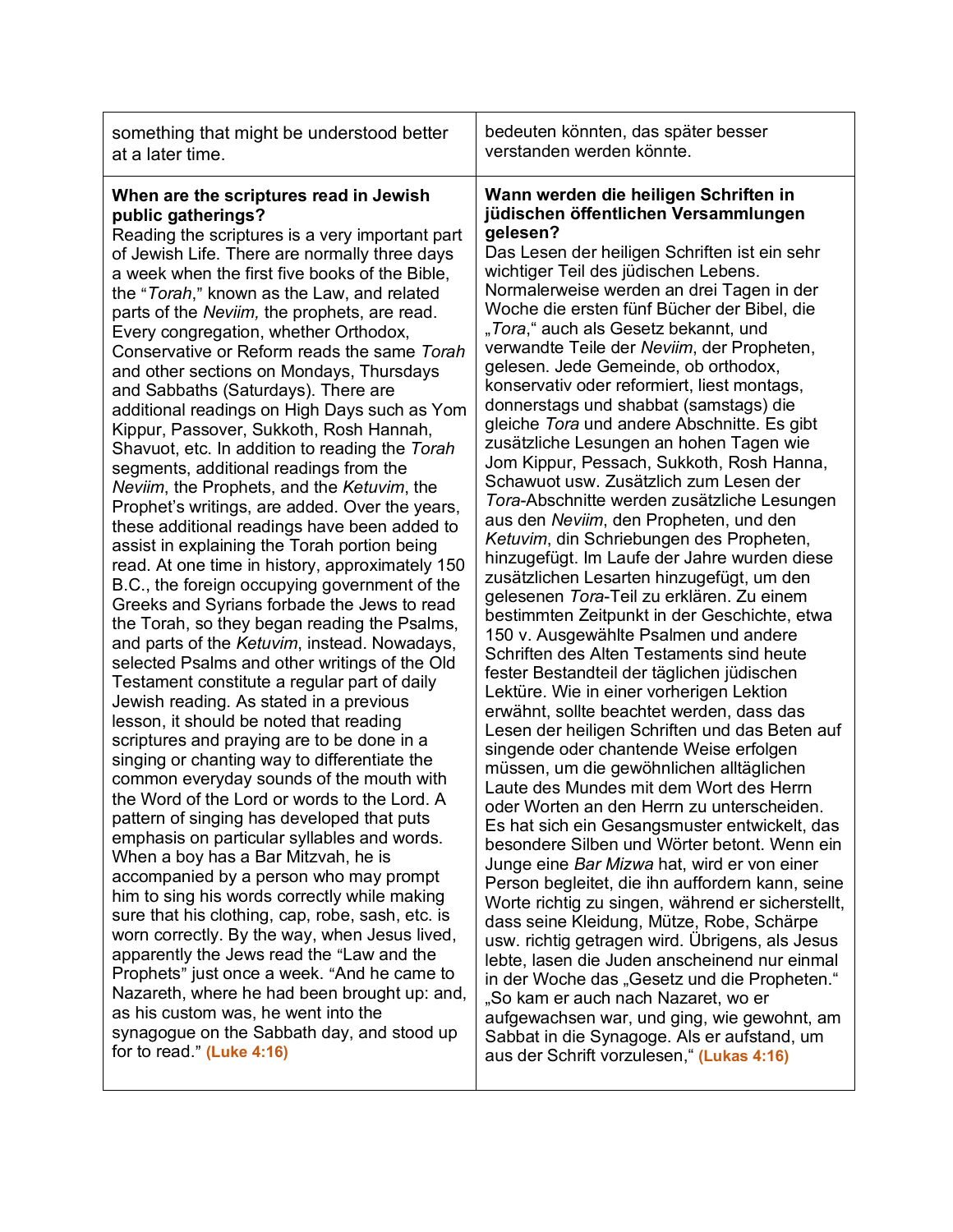| How can I better understand the terms<br>"grace" and "grace to grace?"<br>The Prophets of God progressed to know<br>God and His creations. From grace to<br>grace, unknowing to a fullness of<br>understanding, they grew to accomplish<br>their callings. Even Moses said, "For<br>behold, I could not look upon God, except<br>his glory should come upon me, and I were<br>transfigured before him." (Moses 1:14) Moses<br>increased grace to grace, "And behold, the<br>glory of the Lord was upon Moses, so that<br>Moses stood in the presence of God, and<br>talked with him face to face." (Moses 1:31)<br>And it came to pass that the Lord spake unto<br>Moses, saying: Behold, I reveal unto you<br>concerning this heaven, and this earth; write<br>the words which I speak. I am the Beginning<br>and the End, the Almighty God; by mine<br>Only Begotten I created these things; yea, in<br>the beginning I created the heaven, and the<br>earth upon which thou standest." (Moses 2:1)<br>The promise stands even for us; ". Grow<br>in grace, and in the knowledge of our Lord<br>and Saviour Jesus Christ. To him be glory<br>both now and forever. Amen." (2 Peter 3:18) | Wie kann ich die Begriffe "Gnade" und<br>"Gnade der Gnade" besser verstehen?<br>Die Propheten Gottes lernten Gott und seine<br>Schöpfungen kennen. Von Gnade zu Gnade<br>wuchsen sie unwissend zu einer Fülle des<br>Verständnisses heran, um ihre Berufungen zu<br>erfüllen. Sogar Moses sagte: "Denn siehe, ich<br>hätte Gott nicht anblicken können, wenn nicht<br>seine Herrlichkeit auf mich gekommen und ich<br>vor ihm verklärt worden wäre. Dich aber kann<br>ich anblicken als natürlicher Mensch. Gewiss,<br>ist es nicht so?" (Mose 1:14) Mose steigerte<br>Gnade zu Gnade: "Und siehe, die Herrlichkeit<br>des Herrn war auf Mose, sodass Mose in der<br>Gegenwart Gottes stand und mit ihm von<br>Angesicht zu Angesicht redete." (Mose 1:31)<br>"Und es begab sich: Der Herr sprach zu Mose,<br>nämlich: Siehe, ich gebe dir Offenbarung in<br>Bezug auf diesen Himmel und diese Erde;<br>schreibe die Worte nieder, die ich spreche. Ich<br>bin der Anfang und das Ende, der allmächtige<br>Gott; durch meinen Einziggezeugten habe ich<br>dies alles erschaffen; ja, am Anfang erschuf ich<br>den Himmel und die Erde, auf der du stehst."<br>(Mose 2:1) Die Verheißung steht sogar für uns;<br>" Wachset in der Gnade und Erkenntnis<br>unseres Herrn und Retters Jesus Christus! Ihm<br>gebührt die Herrlichkeit, jetzt und bis zum Tag<br>der Ewigkeit. Amen." (2. Petrus 3:18) |
|--------------------------------------------------------------------------------------------------------------------------------------------------------------------------------------------------------------------------------------------------------------------------------------------------------------------------------------------------------------------------------------------------------------------------------------------------------------------------------------------------------------------------------------------------------------------------------------------------------------------------------------------------------------------------------------------------------------------------------------------------------------------------------------------------------------------------------------------------------------------------------------------------------------------------------------------------------------------------------------------------------------------------------------------------------------------------------------------------------------------------------------------------------------------------------------------|----------------------------------------------------------------------------------------------------------------------------------------------------------------------------------------------------------------------------------------------------------------------------------------------------------------------------------------------------------------------------------------------------------------------------------------------------------------------------------------------------------------------------------------------------------------------------------------------------------------------------------------------------------------------------------------------------------------------------------------------------------------------------------------------------------------------------------------------------------------------------------------------------------------------------------------------------------------------------------------------------------------------------------------------------------------------------------------------------------------------------------------------------------------------------------------------------------------------------------------------------------------------------------------------------------------------------------------------------------------------------------------------------|
| How important is "teaching the<br>children?"<br>Let's take a look at Jewish culture as it<br>applies to family, family leadership, children<br>and their responsibilities and reverence for<br>each other. One of the most consistent<br>rituals includes, at the Sabbath's beginning,<br>a weekly pouring of "kosher wine" (or juice)<br>by the eldest male in the family. He will say<br>a blessing, take a sip of the wine and then<br>each family member partakes thereafter.<br>Another part of the Sabbath's beginning is to<br>bless a piece of broken bread. Again, the<br>eldest male partakes first, and the rest of the<br>family partakes thereafter. "'Lo, children are<br>a heritage of the Lord; the fruit of the womb<br>is a reward' (Psalm 127:3). In Jewish tradition,                                                                                                                                                                                                                                                                                                                                                                                                  | Wie wichtig ist es, die Kinder zu<br>unterrichten?<br>Werfen wir einen Blick auf die jüdische Kultur<br>in Bezug auf Familie, Familienführung, Kinder<br>und ihre Verantwortung und Ehrfurcht<br>voreinander. Zu den beständigsten Ritualen<br>gehört zu Beginn des Sabbats das<br>wöchentliche Einschenken von Akoscher Wein<br>(oder Saft) durch den ältesten Mann der<br>Familie. Er wird einen Segen sagen, einen<br>Schluck Wein nehmen und danach nimmt<br>jedes Familienmitglied teil. Ein weiterer Teil<br>des Beginns des Sabbats besteht darin, ein<br>Stück gebrochenes Brot zu segnen. Auch hier<br>nimmt der älteste Mann zuerst teil und der Rest<br>der Familie danach. "Kinder sind eine Gabe<br>des Herrn, die Frucht des Leibes ist sein<br>Geschenk." (Psalm 127:3). In der jüdischen<br>Tradition besteht der zentrale Zweck der Ehe<br>darin, Kinder zu bekommen. Kinder gelten als                                                                                                                                                                                                                                                                                                                                                                                                                                                                                           |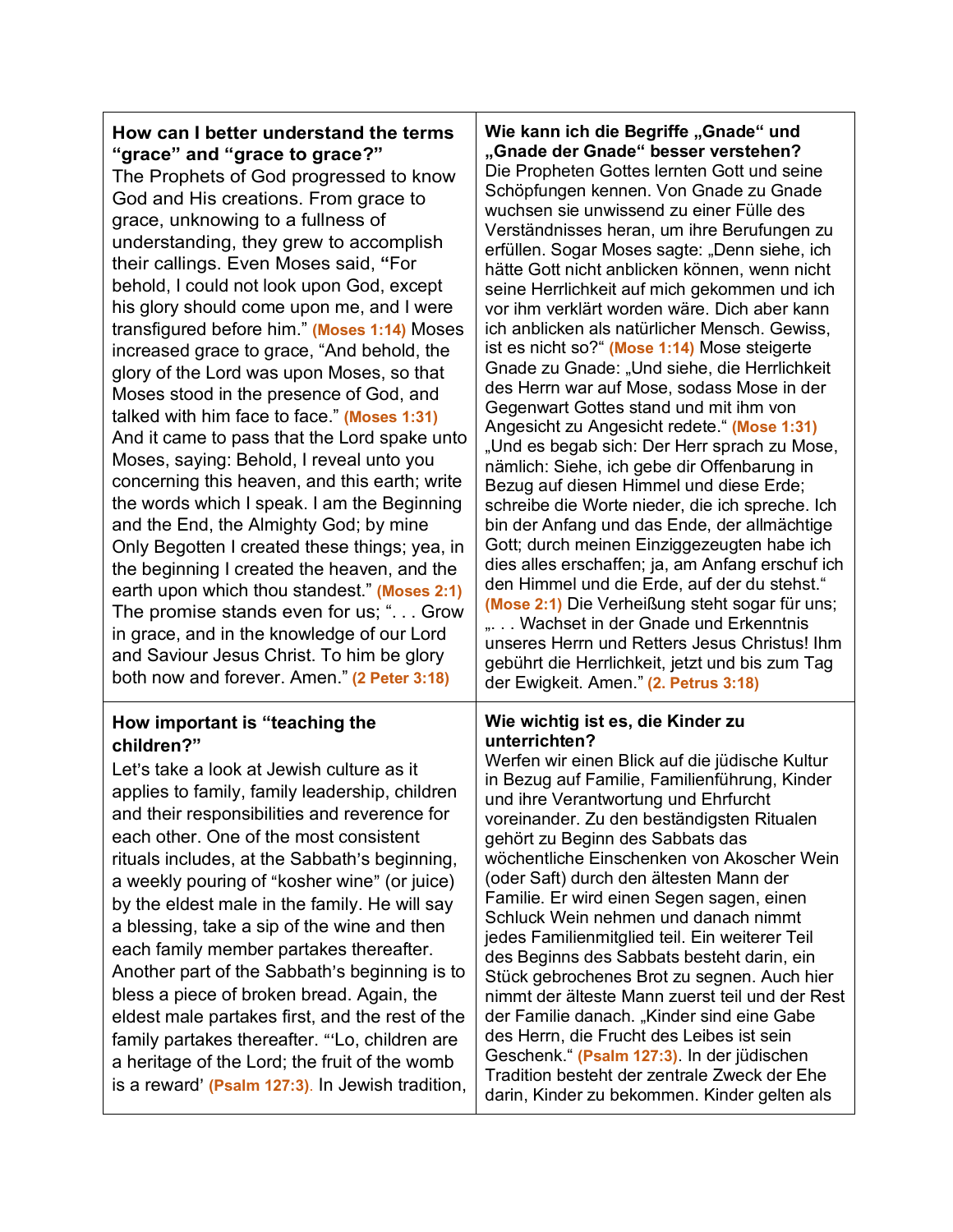the central purpose of marriage is to have children. Children are considered a great blessing; they are the hope and the promise of continuing life. "Responsibilities of a man, a woman and of children are stated in the scriptures, Talmudic and oral traditions. In many religious Jewish families, the father blesses his wife and children on a weekly basis. Women and children are to be cherished and blessed. They have different responsibilities, yet they should share an honorable status without preference." **(Encyclopedia Judaica Jr.)** As Judaism spread without the guidance of living prophets, some discrimination became evident. "The woman's legal status, as defined in the Bible, is generally the same as that of man, as is her moral responsibility but certain laws do discriminate both for and against her. For example, special attention was paid to injury suffered by a pregnant woman, and the conditions applicable to a woman sold into slavery were far better than those of a male slave. The owner was expected to marry her himself or have one of his sons marry her and he had to treat her as a daughter-inlaw.@ **(Encyclopedia Judaica Jr.)**

#### **What is the place for a woman in Jewish Life?**

The strong Jewish tradition about women places them on a lofty pedestal. "It is said that a man without a wife lives without joy, blessing and good, and that a man should love his wife as himself and respect her more than himself. Women have greater faith than men and greater powers of discernment. The *Torah*, the greatest joy of the rabbis, is frequently pictured as a woman and is represented as God's daughter and Israel's bride. "In modern Israel, the Declaration of Independence ensures complete equality of political and social rights to all its inhabitants, regardless of religion, race, or sex, but the real Magna Carta of the

großer Segen; sie sind die Hoffnung und das Versprechen auf weiteres Leben. In den heiligen Schriften, talmudischen und mündlichen Überlieferungen sind die Verantwortlichkeiten eines Mannes, einer Frau und von Kindern festgelegt. In vielen religiösen jüdischen Familien segnet der Vater wöchentlich seine Frau und seine Kinder. Frauen und Kinder sollen geschätzt und gesegnet werden. Sie haben unterschiedliche Verantwortlichkeiten, aber sie sollten sich ohne Vorliebe einen ehrenvollen Status teilen." **(Enzyklopädie Judaica Jr.)** Als sich das Judentum ohne die Führung lebender Propheten ausbreitete, wurde eine gewisse Diskriminierung offensichtlich. "Der rechtliche Status der Frau, wie er in der Bibel definiert ist, ist im Allgemeinen der gleiche wie der des Mannes, ebenso wie ihre moralische Verantwortung, aber bestimmte Gesetze diskriminieren sie sowohl für als auch gegen sie. So wurde beispielsweise den Verletzungen einer schwangeren Frau besondere Aufmerksamkeit geschenkt, und die Bedingungen für eine in die Sklaverei verkaufte Frau waren weit besser als die eines männlichen Sklaven. Vom Besitzer wurde erwartet, dass er sie selbst heiratet oder einer seiner Söhne sie heiraten lässt, und er musste sie wie eine Schwiegertochter behandeln." **(Enzyklopädie Judaica Jr.)**

#### **Welchen Platz hat eine Frau im jüdischen Leben?**

Die starke jüdische Tradition über Frauen stellt sie auf ein hohes Podest. "Es wird gesagt, dass ein Mann ohne Frau ohne Freude, Segen und Gutes lebt, und dass ein Mann seine Frau wie sich selbst lieben und sie mehr als sich selbst respektieren sollte. Frauen haben mehr Glauben als Männer und ein größeres Urteilsvermögen. Die *Tora*, die größte Freude der Rabbiner, wird häufig als Frau dargestellt und als Tochter Gottes und Braut Israels dargestellt. "Im modernen Israel garantiert die Unabhängigkeitserklärung allen Einwohnern, unabhängig von Religion, Rasse oder Geschlecht, die vollständige Gleichberechtigung der politischen und sozialen Rechte, aber die wahre Magna Carta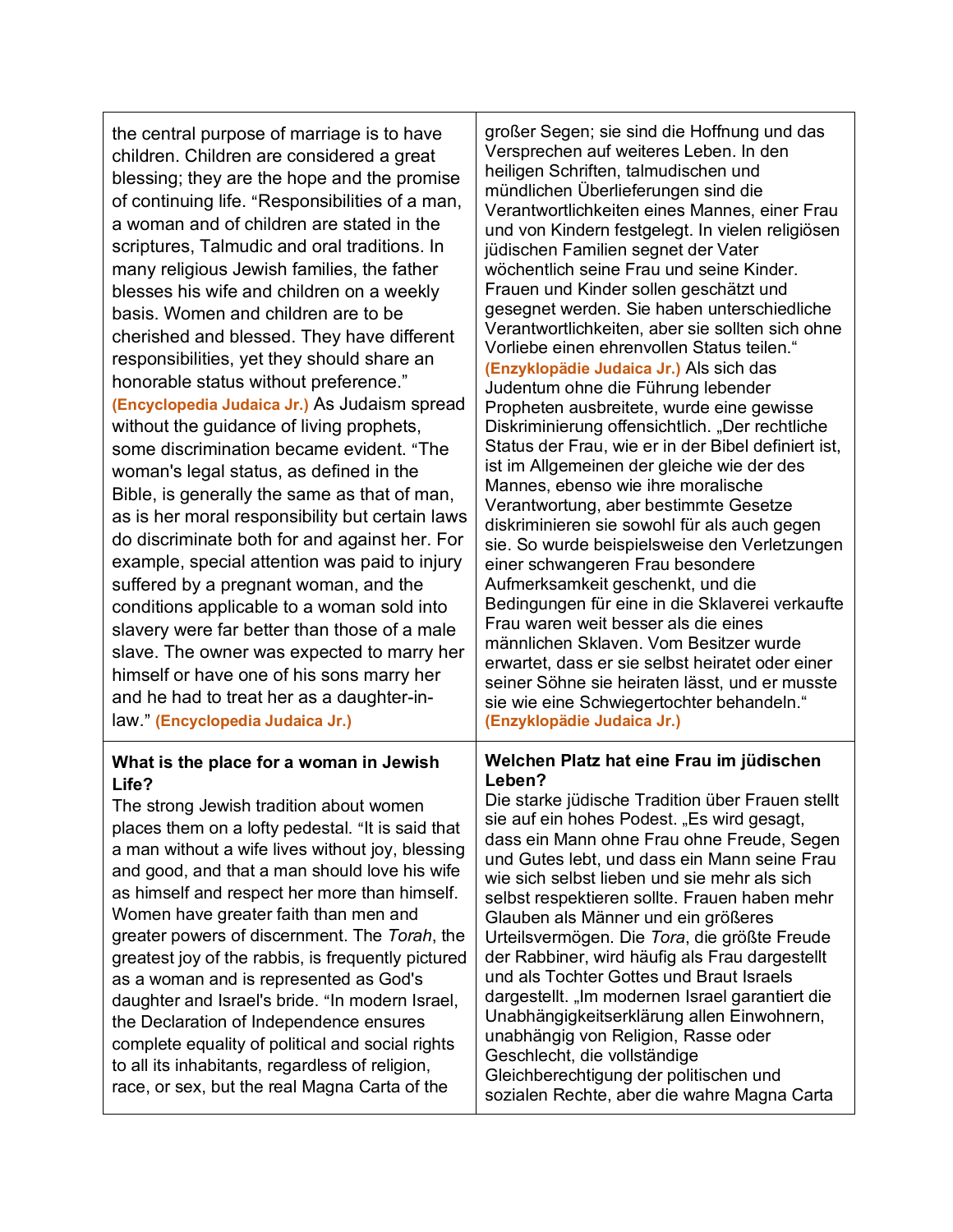| Israeli woman was the Women's Equal Rights<br>Law of 1951, giving women equal legal status<br>with men. The only field of law in which there<br>remains a degree of discrimination against<br>women is that of personal status. Matters of<br>marriage and divorce come within the<br>exclusive jurisdiction of the religious courts<br>and thus, for example, a divorce must be given<br>by the husband to the wife. On the other hand,<br>in accordance with the halakhah (Jewish law),<br>children take the national identity of their<br>mother and not that of their father."<br>(Encyclopedia Judaica Jr.)                                                                                                                                                                                                                                                                                                                                                                                                                                                                                                                                                                                                                                                                                                                                                                                                                                                   | der israelischen Frau war das Gesetz über die<br>Gleichberechtigung der Frau von 1951, das<br>Frauen Gleichstellung mit Männern. Das<br>einzige Rechtsgebiet, in dem eine gewisse<br>Diskriminierung von Frauen nach wie vor<br>besteht, ist der Personenstand. Ehe- und<br>Scheidungsangelegenheiten fallen in die<br>ausschließliche Zuständigkeit der<br>Religionsgerichte, so dass beispielsweise eine<br>Scheidung vom Ehemann an die Ehefrau<br>erfolgen muss. Andererseits nehmen Kinder<br>gemäß der Halachah (jüdischem Gesetz) die<br>nationale Identität ihrer Mutter an und nicht die<br>ihres Vaters." (Enzyklopädie Judaica Jr.)                                                                                                                                                                                                                                                                                                                                                                                                                                                                                                                                                                                                                                                                                                                                                                                                                                                                                                                                    |
|--------------------------------------------------------------------------------------------------------------------------------------------------------------------------------------------------------------------------------------------------------------------------------------------------------------------------------------------------------------------------------------------------------------------------------------------------------------------------------------------------------------------------------------------------------------------------------------------------------------------------------------------------------------------------------------------------------------------------------------------------------------------------------------------------------------------------------------------------------------------------------------------------------------------------------------------------------------------------------------------------------------------------------------------------------------------------------------------------------------------------------------------------------------------------------------------------------------------------------------------------------------------------------------------------------------------------------------------------------------------------------------------------------------------------------------------------------------------|-----------------------------------------------------------------------------------------------------------------------------------------------------------------------------------------------------------------------------------------------------------------------------------------------------------------------------------------------------------------------------------------------------------------------------------------------------------------------------------------------------------------------------------------------------------------------------------------------------------------------------------------------------------------------------------------------------------------------------------------------------------------------------------------------------------------------------------------------------------------------------------------------------------------------------------------------------------------------------------------------------------------------------------------------------------------------------------------------------------------------------------------------------------------------------------------------------------------------------------------------------------------------------------------------------------------------------------------------------------------------------------------------------------------------------------------------------------------------------------------------------------------------------------------------------------------------------------|
| How similar are the concepts of raising<br>children in Jewish and Latter-day Saint<br>homes?<br>Jewish tradition places a strong<br>responsibility on the husband and father.<br>Further details of Jewish custom in the<br>family parallel the Latter-day Saints' lifestyle.<br>"The father's duty is to provide for his<br>children, to give them a proper education, to<br>teach them a trade, and to prepare them for<br>marriage. Some authorities require that the<br>father teach his son to swim. The father is<br>morally accountable for the behavior and the<br>sins of his children until they reach the age<br>of their own responsibility-bat mitzvah at the<br>age of 12 for girls, and bar mitzvah at the<br>age of 13 for boys. The father retains<br>responsibility in legal matters for his son until<br>the age of 20 and for his daughter until she<br>marries." "Great emphasis is placed on the<br>importance of education and religious<br>training, which should begin early in the<br>home. The mother's role is vital since she is<br>the one who creates the home atmosphere<br>in which basic values are fostered and<br>transmitted. She trains her sons and<br>daughters in <i>mitzvot</i> (commandments/<br>blessings) and prepares them for formal<br>education. The rabbis advised parents to be<br>loving but firm in the upbringing of their<br>children and warned against showing<br>favoritism." (Encyclopedia Judaica Jr.) | Wie ähnlich sind die Konzepte der<br>Kindererziehung in jüdischen Heimen und<br>in Heimen der Heiligen der Letzten Tage?<br>Die jüdische Tradition legt dem Ehemann und<br>Vater eine starke Verantwortung auf. Weitere<br>Einzelheiten jüdischer Sitten in der Familie<br>entsprechen dem Lebensstil der Heiligen der<br>Letzten Tage. "Die Pflicht des Vaters ist es, für<br>seine Kinder zu sorgen, sie richtig zu erziehen,<br>ihnen einen Beruf zu vermitteln und sie auf die<br>Ehe vorzubereiten. Einige Behörden verlangen,<br>dass der Vater seinem Sohn das Schwimmen<br>beibringt. Der Vater ist moralisch verantwortlich<br>für das Verhalten und die Sünden seiner<br>Kinder, bis sie das Alter auf eigene<br>Verantwortung erreichen "Bat Mizwa im Alter<br>von 12 Jahren für Mädchen und Bar Mizwa im<br>Alter von 13 Jahren für Jungen. Der Vater<br>bleibt rechtlich für seinen Sohn bis zum 20.<br>Lebensjahr und für seine Tochter bis zur Heirat<br>verantwortlich." "Auf die Bedeutung von<br>Bildung und Religionsunterricht wird großer<br>Wert gelegt, die früh zu Hause beginnen<br>sollten. Die Rolle der Mutter ist von<br>entscheidender Bedeutung, da sie die<br>häusliche Atmosphäre schafft, in der<br>Grundwerte gepflegt und weitergegeben<br>werden. Sie bildet ihre Söhne und Töchter in<br>Mizwot (Gebote/Segen) aus und bereitet sie<br>auf die formale Bildung vor. Die Rabbiner<br>rieten den Eltern, ihre Kinder liebevoll, aber<br>entschlossen zu erziehen, und warnten davor,<br>Bevorzugung zu zeigen." (Enzyklopädie<br>Judaica Jr.) |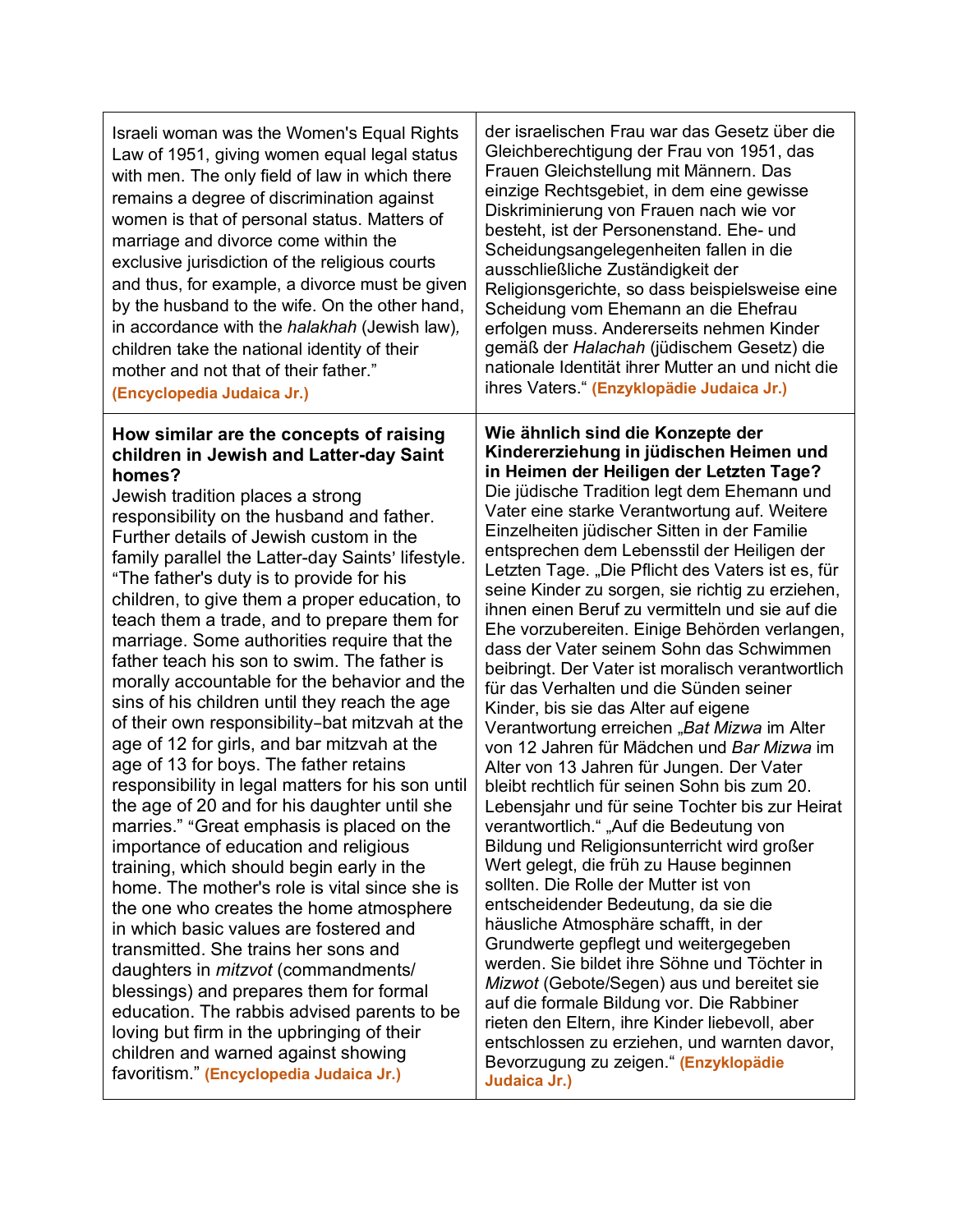#### **What are the responsibilities of parents and children?**

"In some communities it is customary for the father to bless his children on the Sabbath eve when he returns from the synagogue." "Children are obliged to treat their parents with honor and respect. Children must provide dependent parents with food, clothing and personal attention if it is necessary. This obligation is removed from a daughter when she marries. "Judaism considers the establishment of a family a holy task. Children are a gift from God and childlessness the greatest misfortune that could befall a marriage. The virtues of domestic bliss have been frequently extolled by the rabbis, and the close-knit Jewish family, where the home has been the center of religious practice and ceremony, has greatly helped the survival of Judaism and preserved the moral integrity of the Jews." **(Encyclopedia Judaica Jr.)** Although there are many variances in Jewish religious interpretations and worship expressions, the family is always the central holding point. The sanctity of family is why Jews-even unobservant-always want to remain Jews. Latter-day Saints share that perspective. Even to His children that wander away from God and the path leading to salvation, He is still "Father" in Heaven.

#### **How do I know that a servant of God is a friend of God?**

"Art not thou our God, who didst drive out the inhabitants of this land before thy people Israel, and gavest it to the seed of Abraham thy friend for ever?" **(2 Chronicles 20:7) "**But thou, Israel, art my servant, Jacob whom I have chosen, the seed of Abraham my friend." **(Isaiah 41:8)** "Islam, the name given by Muslims to their religion, means 'submission' (to the will of God). Muhammad, a seventh century C.E. merchant of Mecca, and founder of Islam, is considered by believers to have been the

#### **Welche Verantwortung haben Eltern und Kinder?**

"In manchen Gemeinden ist es Brauch, dass der Vater seine Kinder am Vorabend des Sabbats segnet, wenn er aus der Synagoge zurückkehrt." "Kinder sind verpflichtet, ihre Eltern mit Ehre und Respekt zu behandeln. Kinder müssen abhängige Eltern mit Nahrung, Kleidung und persönlicher Betreuung versorgen, wenn dies erforderlich ist. Diese Verpflichtung wird einer Tochter entzogen, wenn sie heiratet. Das Judentum betrachtet die Gründung einer Familie als heilige Aufgabe. Kinder sind ein Geschenk Gottes und Kinderlosigkeit das größte Unglück, das einer Ehe widerfahren kann. Die Tugenden der häuslichen Glückseligkeit wurden von den Rabbinern häufig gepriesen, und die eng verbundene jüdische Familie, in der das Haus das Zentrum religiöser Praxis und Zeremonien war, hat das Überleben des Judentums sehr geholfen und die moralische Integrität der Juden bewahrt." **(Enzyklopädie Judaica Jr.)** Obwohl es viele Unterschiede in jüdischen religiösen Interpretationen und Ausdrucksformen gibt, ist die Familie immer der zentrale Haltepunkt. Die Heiligkeit der Familie ist der Grund, warum Juden, auch wenn sie unaufmerksam sind, immer Juden bleiben wollen. Heilige der Letzten Tage teilen diese Perspektive. Sogar für Seine Kinder, die von Gott und dem Weg, der zur Erlösung führt, abwandern, ist Er immer noch ein Vater im Himmel.

#### **Woher weiß ich, dass ein Diener Gottes ein Freund Gottes ist?**

"Hast nicht du, unser Gott, die Bewohner dieses Landes vor deinem Volk Israel vertrieben und für alle Zeiten ihr Gebiet den Nachkommen Abrahams, deines Freundes, gegeben?" **(2 Chronik 20:7)** "Du, mein Knecht Israel, du, Jakob, den ich erwählte, Nachkomme meines Freundes Abraham:" **(Jesaja 41:8.)** "Islam, der Name, den Muslime ihrer Religion geben, bedeutet , Unterwerfung' (dem Willen Gottes). Mohammed, ein Kaufmann aus Mekka aus dem seibte Jahrhundert n. Chr. hat ihm der Engel Gabriel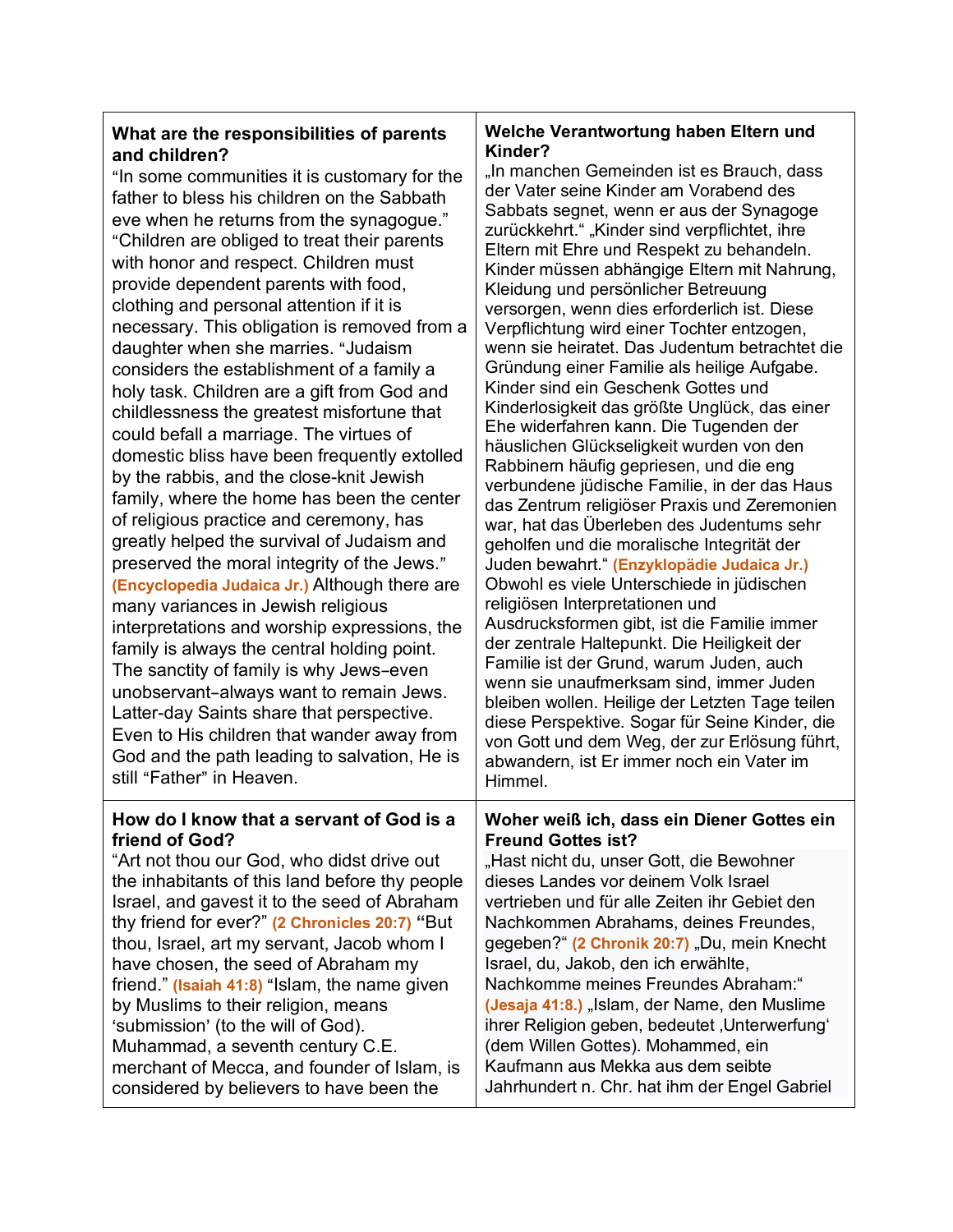last of a line of prophets starting with Adam, and the one who revealed to the world the divine doctrine of the Koran, said to have been given him from God by the angel Gabriel. Acceptance of Muhammad's teaching implies belief in Allah as the only god; in the angels; in the divine inspiration of the holy books (including the Bible); in the prophets (including such Jewish and Christian figures as *Abraham, the merciful friend* 'and the first to profess monotheism, Moses, and Jesus); in the day of judgment; and in Allah's predetermination of good and evil. Muslims are obliged to recite their creed and to pray five times daily; to fast from dawn to sunset in the month of Ramadan; to pay legal alms (charity); and to go on at least one pilgrimage to Mecca, site of the holy Black Stone, the Ka'aba." (Encyclopedia **Judaica Jr.)** The monotheism mentioned above grew out of mistaking that the Godhead is characterized by "oneness" in purpose and glory, a glorious friendship!

#### **What can I learn about friendship and being a friend?**

A wise Levite told me in Jerusalem, "Being friendly is easy, being a friend is rare." Jesus used the term friends about those who misunderstood him. "And then shall the Jews look upon me and say: What are these wounds in thine hands and in thy feet? Then shall they know that I am the Lord; for I will say unto them: These wounds are the wounds with which I was wounded in the house of my friends. I am he who was lifted up. I am Jesus that was crucified. I am the Son of God." (Zechariah 13:6, Doctrine and **Covenants 45:51-52)** "Greater love hath no man than this, that a man lay down his life for his friends. Ye are my friends, if ye do whatsoever I command you. Henceforth I call you not servants; for the servant knoweth not what his lord doeth: but I have called you friends; for all things that I have heard of my Father I have made known unto you." **(John 15:13-15)** The Old Testament

von Gott gegeben. Die Annahme von Mohammeds Lehre impliziert den Glauben an Allah als den einzigen Gott; bei den Engeln; in der göttlichen Inspiration der heiligen Bücher (einschließlich der Bibel); bei den Propheten (einschließlich solcher jüdischen und christlichen Gestalten wie Abraham, '*der barmherzige Freund*' und der erste, der sich zum Monotheismus bekennt, Moses und Jesus); am Tag des Gerichts; und in Allahs Vorbestimmung von Gut und Böse. Muslime sind verpflichtet, ihr Glaubensbekenntnis zu rezitieren und fünfmal täglich zu beten; im Monat Ramadan von Sonnenaufgang bis Sonnenuntergang zu fasten; um gesetzliche Almosen zu zahlen (Wohltätigkeit); und mindestens eine Pilgerreise nach Mekka, dem Ort des heiligen Schwarzen Steins, der Kaaba." **(Enzyklopädie Judaica Jr.)** Der oben erwähnte Monotheismus entstand aus dem Irrtum, dass die Gottheit durch "Einheit" in Zweck und Herrlichkeit gekennzeichnet ist, eine herrliche Freundschaft!

#### **Was kann ich über Freundschaft und Freundschaft lernen?**

Ein weiser Levit sagte mir in Jerusalem: "Freundlich zu sein ist einfach, ein Freund zu sein ist selten." Jesus benutzte den Begriff Freunde für diejenigen, die ihn missverstanden hatten. "Und dann werden die Juden mich anschauen und sprechen: Was sind das für Wunden an deinen Händen und an deinen Füßen? Dann werden sie wissen, dass ich der Herr bin; denn ich werde zu ihnen sprechen: Diese Wunden sind die Wunden, mit denen ich im Haus meiner Freunde verwundet worden bin. Ich bin es, der emporgehoben wurde. Ich bin Jesus, der gekreuzigt wurde. Ich bin der Sohn Gottes." **(Sacharja 13:6, Lehre und Bündnisse 45:53)** "Es gibt keine größere Liebe, als wenn einer sein Leben für seine Freunde hingibt. Ihr seid meine Freunde, wenn ihr tut, was ich euch auftrage. Ich nenne euch nicht mehr Knechte; denn der Knecht weiß nicht, was sein Herr tut. Vielmehr habe ich euch Freunde genannt; denn ich habe euch alles mitgeteilt, was ich von meinem Vater gehört habe." " **(Johannes 15:13-15)** Das Alte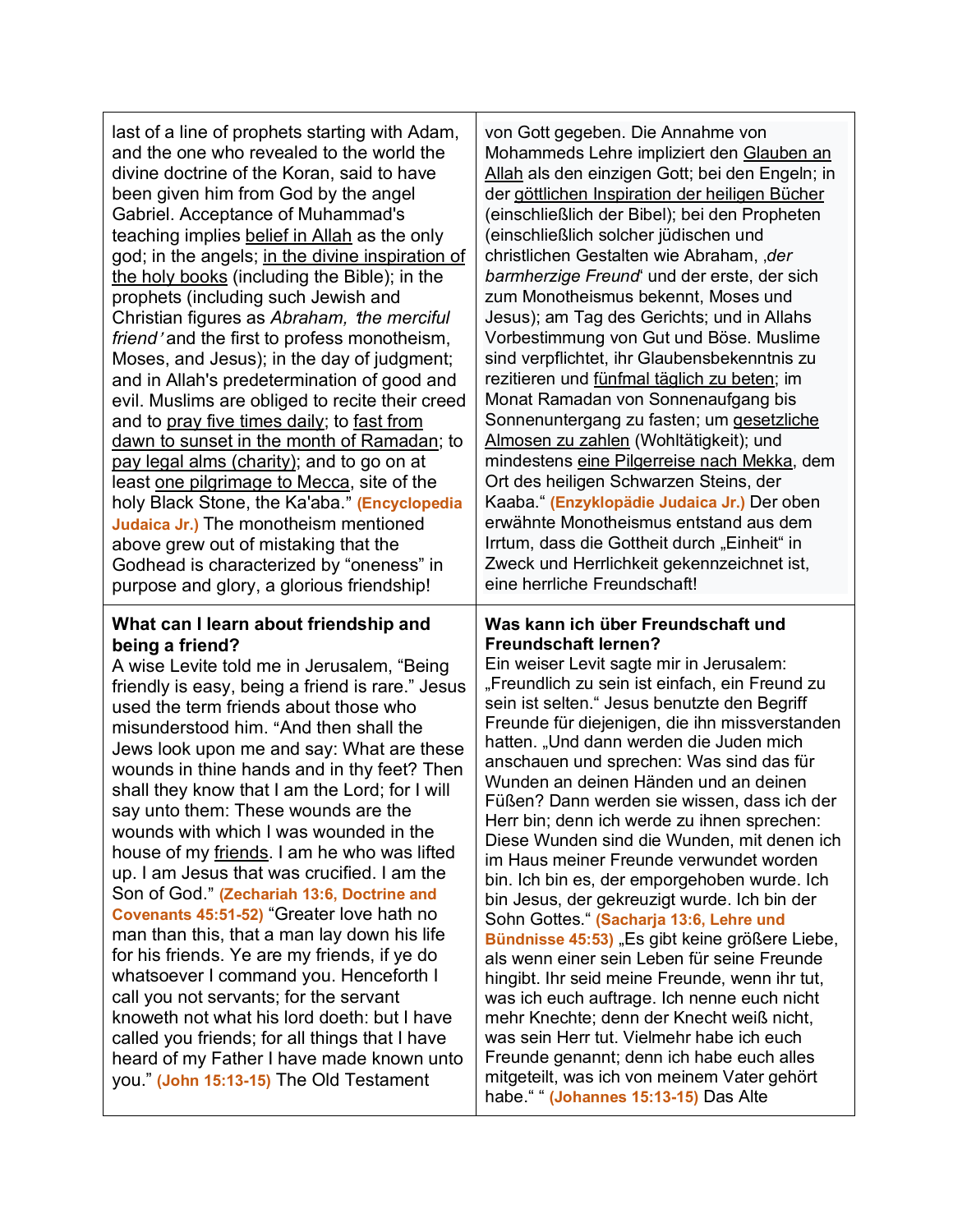| identifies friendship as, "A friend loveth at all                                                                                                                                                                                                                                                                                                                                                                                                                                                                                                                                                                                                                                                                                                                                                                                                                                                                                                                                                                                                                                                                                                                                                                                                                                                                                                                                                                                                                                                                                                                                                                                    | Testament identifiziert Freundschaft als: "Der                                                                                                                                                                                                                                                                                                                                                                                                                                                                                                                                                                                                                                                                                                                                                                                                                                                                                                                                                                                                                                                                                                                                                                                                                                                                                                                                                                                                                                                                                                                                                                                                                                                                                                             |
|--------------------------------------------------------------------------------------------------------------------------------------------------------------------------------------------------------------------------------------------------------------------------------------------------------------------------------------------------------------------------------------------------------------------------------------------------------------------------------------------------------------------------------------------------------------------------------------------------------------------------------------------------------------------------------------------------------------------------------------------------------------------------------------------------------------------------------------------------------------------------------------------------------------------------------------------------------------------------------------------------------------------------------------------------------------------------------------------------------------------------------------------------------------------------------------------------------------------------------------------------------------------------------------------------------------------------------------------------------------------------------------------------------------------------------------------------------------------------------------------------------------------------------------------------------------------------------------------------------------------------------------|------------------------------------------------------------------------------------------------------------------------------------------------------------------------------------------------------------------------------------------------------------------------------------------------------------------------------------------------------------------------------------------------------------------------------------------------------------------------------------------------------------------------------------------------------------------------------------------------------------------------------------------------------------------------------------------------------------------------------------------------------------------------------------------------------------------------------------------------------------------------------------------------------------------------------------------------------------------------------------------------------------------------------------------------------------------------------------------------------------------------------------------------------------------------------------------------------------------------------------------------------------------------------------------------------------------------------------------------------------------------------------------------------------------------------------------------------------------------------------------------------------------------------------------------------------------------------------------------------------------------------------------------------------------------------------------------------------------------------------------------------------|
| times, and a brother is born for adversity."                                                                                                                                                                                                                                                                                                                                                                                                                                                                                                                                                                                                                                                                                                                                                                                                                                                                                                                                                                                                                                                                                                                                                                                                                                                                                                                                                                                                                                                                                                                                                                                         | Freund erweist zu jeder Zeit Liebe, als Bruder                                                                                                                                                                                                                                                                                                                                                                                                                                                                                                                                                                                                                                                                                                                                                                                                                                                                                                                                                                                                                                                                                                                                                                                                                                                                                                                                                                                                                                                                                                                                                                                                                                                                                                             |
| (Proverbs 17:17) "A man that hath friends                                                                                                                                                                                                                                                                                                                                                                                                                                                                                                                                                                                                                                                                                                                                                                                                                                                                                                                                                                                                                                                                                                                                                                                                                                                                                                                                                                                                                                                                                                                                                                                            | für die Not ist er geboren " (Sprüche 17:17)                                                                                                                                                                                                                                                                                                                                                                                                                                                                                                                                                                                                                                                                                                                                                                                                                                                                                                                                                                                                                                                                                                                                                                                                                                                                                                                                                                                                                                                                                                                                                                                                                                                                                                               |
| must shew himself friendly: and there is a                                                                                                                                                                                                                                                                                                                                                                                                                                                                                                                                                                                                                                                                                                                                                                                                                                                                                                                                                                                                                                                                                                                                                                                                                                                                                                                                                                                                                                                                                                                                                                                           | "Manche Freunde führen ins Verderben,                                                                                                                                                                                                                                                                                                                                                                                                                                                                                                                                                                                                                                                                                                                                                                                                                                                                                                                                                                                                                                                                                                                                                                                                                                                                                                                                                                                                                                                                                                                                                                                                                                                                                                                      |
| friend that sticketh closer than a brother."                                                                                                                                                                                                                                                                                                                                                                                                                                                                                                                                                                                                                                                                                                                                                                                                                                                                                                                                                                                                                                                                                                                                                                                                                                                                                                                                                                                                                                                                                                                                                                                         | manch ein lieber Freund ist anhänglicher als                                                                                                                                                                                                                                                                                                                                                                                                                                                                                                                                                                                                                                                                                                                                                                                                                                                                                                                                                                                                                                                                                                                                                                                                                                                                                                                                                                                                                                                                                                                                                                                                                                                                                                               |
| (Proverbs 18:24)                                                                                                                                                                                                                                                                                                                                                                                                                                                                                                                                                                                                                                                                                                                                                                                                                                                                                                                                                                                                                                                                                                                                                                                                                                                                                                                                                                                                                                                                                                                                                                                                                     | ein Bruder." (Sprüche 18:24)                                                                                                                                                                                                                                                                                                                                                                                                                                                                                                                                                                                                                                                                                                                                                                                                                                                                                                                                                                                                                                                                                                                                                                                                                                                                                                                                                                                                                                                                                                                                                                                                                                                                                                                               |
| How can I remind myself to pray always -<br>in my incomings and outgoings?<br>For the members of the Church of Jesus<br>Christ of Latter-day Saints, the "law" should<br>be written in their hearts, a spiritually led<br>guidance. For the Jews, the "law" is a list of<br>do's and don'ts. To facilitate adherence to<br>the tenant that Godly things should<br>constantly be sought after, the Jews have<br>some traditional symbols which "keep God's<br>word in front of them" at all times. Jews<br>remind themselves of God's words by<br>binding leather phylacteries (Tfillin) on the<br>arm and forehead as well as on all Jewish<br>doorposts (Mezuzah). These are a summary<br>of words in the Mezuzah and in the Tfillin:<br>"Hear, O Israel: The LORD our God is one<br>LORD: And thou shalt love the LORD thy<br>God with all thine heart, and with all thy soul,<br>and with all thy might. And these words,<br>which I command thee this day, shall be in<br>thine heart: And thou shalt teach them<br>diligently unto thy children, and shalt talk of<br>them when thou sittest in thine house, and<br>when thou walkest by the way, and when<br>thou liest down, and when thou risest up.<br>And thou shalt bind them for a sign upon<br>thine hand, and they shall be as frontlets<br>between thine eyes. And thou shalt write<br>them upon the posts of thy house, and on<br>thy gates." (Deuteronomy 6:4-9) "There should<br>be a <i>mezuzah</i> at the entrance to every home<br>and on the doorpost of every living room<br>within the home-this of course excludes<br>lavatories, bathrooms, storerooms and | Wie kann ich mich daran erinnern, immer zu<br>beten - bei meinen Eintreten und<br>Weggehen?<br>Den Mitgliedern der Kirche Jesu Christi der<br>Heiligen der Letzten Tage sollte das "Gesetz"<br>ins Herz geschrieben werden, eine geistlich<br>geleitete Führung. Für die Juden ist das<br>"Gesetz" eine Liste von Geboten und Verboten.<br>Um dem Mieter das Festhalten an der<br>ständigen Suche nach göttlichen Dingen zu<br>erleichtern, haben die Juden einige traditionelle<br>Symbole, die Gottes Wort zu jeder Zeit vor sich<br>halten. Juden erinnern sich an Gottes Worte,<br>indem sie lederne Phylakterien (Tfillin) an Arm<br>und Stirn sowie an alle jüdischen Türpfosten<br>(Mesusa) binden. Dies sind eine<br>Zusammenfassung der Worte in der Mesusa<br>und in der Tfillin: "Höre, Israel! Jahwe, unser<br>Gott, Jahwe ist einzig Darum sollst du den<br>Herrn, deinen Gott, lieben mit ganzem Herzen,<br>mit ganzer Seele und mit ganzer Kraft. Diese<br>Worte, auf die ich dich heute verpflichte, sollen<br>auf deinem Herzen geschrieben stehen. Du<br>sollst sie deinen Söhnen wiederholen. Du sollst<br>von ihnen reden, wenn du zu Hause sitzt und<br>wenn du auf der Straße gehst, wenn du dich<br>schlafen legst und wenn du aufstehst. Du sollst<br>sie als Zeichen um das Handgelenk binden.<br>Sie sollen zum Schmuck auf deiner Stirn<br>werden Du sollst sie auf die Türpfosten deines<br>Hauses und in deine Stadttore schreiben. Und<br>wenn der Herr, dein Gott, dich in das Land<br>führt, von dem du weißt: er hat deinen Vätern<br>Abraham, Isaak und Jakob geschworen, es dir<br>zu geben - große und schöne Städte, die du<br>nicht gebaut hast." (5. Mose 6:4-9) Am Eingang<br>jedes Hauses und am Türpfosten jedes |
| stables. It is also customary to place                                                                                                                                                                                                                                                                                                                                                                                                                                                                                                                                                                                                                                                                                                                                                                                                                                                                                                                                                                                                                                                                                                                                                                                                                                                                                                                                                                                                                                                                                                                                                                                               | Wohnzimmers innerhalb des Hauses sollte                                                                                                                                                                                                                                                                                                                                                                                                                                                                                                                                                                                                                                                                                                                                                                                                                                                                                                                                                                                                                                                                                                                                                                                                                                                                                                                                                                                                                                                                                                                                                                                                                                                                                                                    |
| <i>mezuzot</i> at the entrances to synagogues                                                                                                                                                                                                                                                                                                                                                                                                                                                                                                                                                                                                                                                                                                                                                                                                                                                                                                                                                                                                                                                                                                                                                                                                                                                                                                                                                                                                                                                                                                                                                                                        | eine Mesusa angebracht sein. Dies schließt                                                                                                                                                                                                                                                                                                                                                                                                                                                                                                                                                                                                                                                                                                                                                                                                                                                                                                                                                                                                                                                                                                                                                                                                                                                                                                                                                                                                                                                                                                                                                                                                                                                                                                                 |
| and public buildings, including all                                                                                                                                                                                                                                                                                                                                                                                                                                                                                                                                                                                                                                                                                                                                                                                                                                                                                                                                                                                                                                                                                                                                                                                                                                                                                                                                                                                                                                                                                                                                                                                                  | natürlich Toiletten, Badezimmer, Lagerräume                                                                                                                                                                                                                                                                                                                                                                                                                                                                                                                                                                                                                                                                                                                                                                                                                                                                                                                                                                                                                                                                                                                                                                                                                                                                                                                                                                                                                                                                                                                                                                                                                                                                                                                |
| government offices in Israel. In Israel a                                                                                                                                                                                                                                                                                                                                                                                                                                                                                                                                                                                                                                                                                                                                                                                                                                                                                                                                                                                                                                                                                                                                                                                                                                                                                                                                                                                                                                                                                                                                                                                            | und Ställe aus. Es ist auch üblich, Mesuzot an                                                                                                                                                                                                                                                                                                                                                                                                                                                                                                                                                                                                                                                                                                                                                                                                                                                                                                                                                                                                                                                                                                                                                                                                                                                                                                                                                                                                                                                                                                                                                                                                                                                                                                             |
| mezuzah must be put up immediately when                                                                                                                                                                                                                                                                                                                                                                                                                                                                                                                                                                                                                                                                                                                                                                                                                                                                                                                                                                                                                                                                                                                                                                                                                                                                                                                                                                                                                                                                                                                                                                                              | den Eingängen von Synagogen und                                                                                                                                                                                                                                                                                                                                                                                                                                                                                                                                                                                                                                                                                                                                                                                                                                                                                                                                                                                                                                                                                                                                                                                                                                                                                                                                                                                                                                                                                                                                                                                                                                                                                                                            |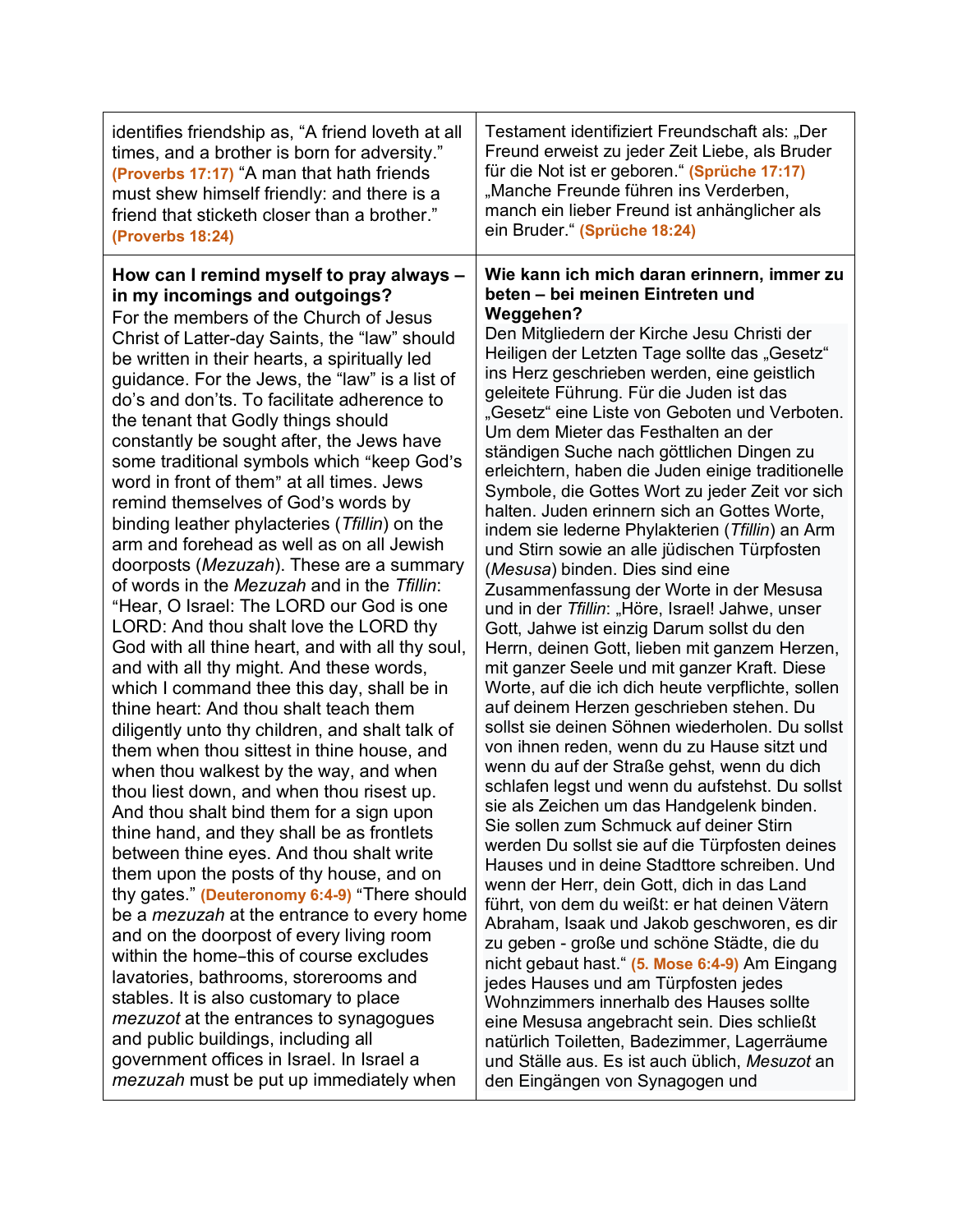a house is occupied by a Jew-outside Israel after the householder has lived in the house for 30-days. If the house is later sold to Jews, the *mezuzot* must be left on the doorposts. Today the *mezuzah* represents one of Judaism's most widely observed ceremonial commandments." "The 12th century rabbinic authority, Maimonides, stresses that this commandment is to be observed purely from love of God, and that the *mezuzah* is not a good luck charm with power to ward off evil spirits. Many people, however, are accustomed to kiss the *mezuzah* or to touch it and then kiss the fingers when entering or leaving." (**Encyclopedia Judaica Jr.**) This instruction is similar to the dedication of the Kirtland Temple and is a model for our home to be worthy for the Lord to come in and go out. "That your incomings may be in the name of the Lord, that your outgoings may be in the name of the Lord, that all your salutations may be in the name of the Lord, with uplifted hands unto the Most High." **(Doctrine and Covenants 109:9) What is the value in obtaining a knowledge of history, countries, kingdoms, laws of** 

# **God and man?**

In Synagogue services there are certain benedictions recited or read. One of them is a request for the gifts of wisdom and knowledge. "The fourth benediction is a request for the gift of wisdom and understanding. It concludes with *Barukh* . . . *honen ha*-*da'at* (Blessed be . . . the gracious giver of knowledge.)" "The shofet, or judge, had to meet strict qualifications, besides just knowing the law. Among these qualifications were piety, wisdom, humility, gentility and human understanding. When Moses set up the first courts, he looked for 'able men such as fear God, men of truth, hating uniust gain' **(Exodus 18:21)** and 'wise men, and understanding and full of knowledge.' **(Encyclopedia Judaica, Jr.)** As a reminder, the first two verses of the Book of Mormon give us a key to true learning. The Prophet Nephi gave us the key to understanding the

öffentlichen Gebäuden, einschließlich aller Regierungsbüros in Israel, aufzustellen. In Israel muss sofort eine *Mesusa* aufgestellt werden, wenn ein Haus von einem Juden außerhalb Israels bewohnt wird, nachdem der Haushälter 30-Tage im Haus gelebt hat. Wird das Haus später an Juden verkauft, muss der *Mesuzot* an den Türpfosten belassen werden. Heute stellt die *Mesusa* eines der am meisten beachteten zeremoniellen Gebote des Judentums dar. "Die rabbinische Autorität des 12. böse Geister abwehren. Viele Menschen sind jedoch daran gewöhnt, die *Mesusa* zu küssen oder zu berühren und dann beim Betreten oder Verlassen die Finger zu küssen." **(Enzyklopädie Judaica Jr.)** Diese Anweisung ähnelt der Weihung des Kirtland-Tempels und ist ein Vorbild dafür, dass unser Zuhause würdig ist, dass der Herr ein- und ausgehen kann. "damit euer Eintreten im Namen des Herrn geschehe; damit euer Weggehen im Namen des Herrn geschehe; damit alle eure Begrüßungen im Namen des Herrn geschehen, die Hände zum Allerhöchsten erhoben." **(Lehre und Bündnisse 109:9)**

**Welchen Wert hat es, Wissen über Geschichte, Länder, Königreiche, Gesetze Gottes und der Menschen zu erlangen?** In Synagogengottesdiensten werden bestimmte Segenssprüche rezitiert oder gelesen. Eine davon ist die Bitte um die Gaben der Weisheit und des Wissens. "Der vierte Segen ist eine Bitte um die Gabe der Weisheit und des Verständnisses. Es endet mit *Barukh*... *honen ha*-*da'at* (Gesegnet sei ...der gnädige Wissensspender.) Der Schofet oder Richter musste neben der Kenntnis des Gesetzes strenge Anforderungen erfüllen. Zu diesen Qualifikationen gehörten Frömmigkeit, Weisheit, Demut, Vornehmheit und menschliches Verständnis. Als Moses die ersten Gerichte einrichtete, suchte er nach "tüchtigen, gottesfürchtigen und zuverlässigen Männern um, die Bestechung ablehnen." **(Exodus 18:21)** und weise Männer, die verständnisvoll und voller Wissen sind." **(Enzyklopädie Judaica Jr.)** Zur Erinnerung: Die ersten beiden Verse des Buches Mormon geben uns einen Schlüssel zu wahrem Lernen.